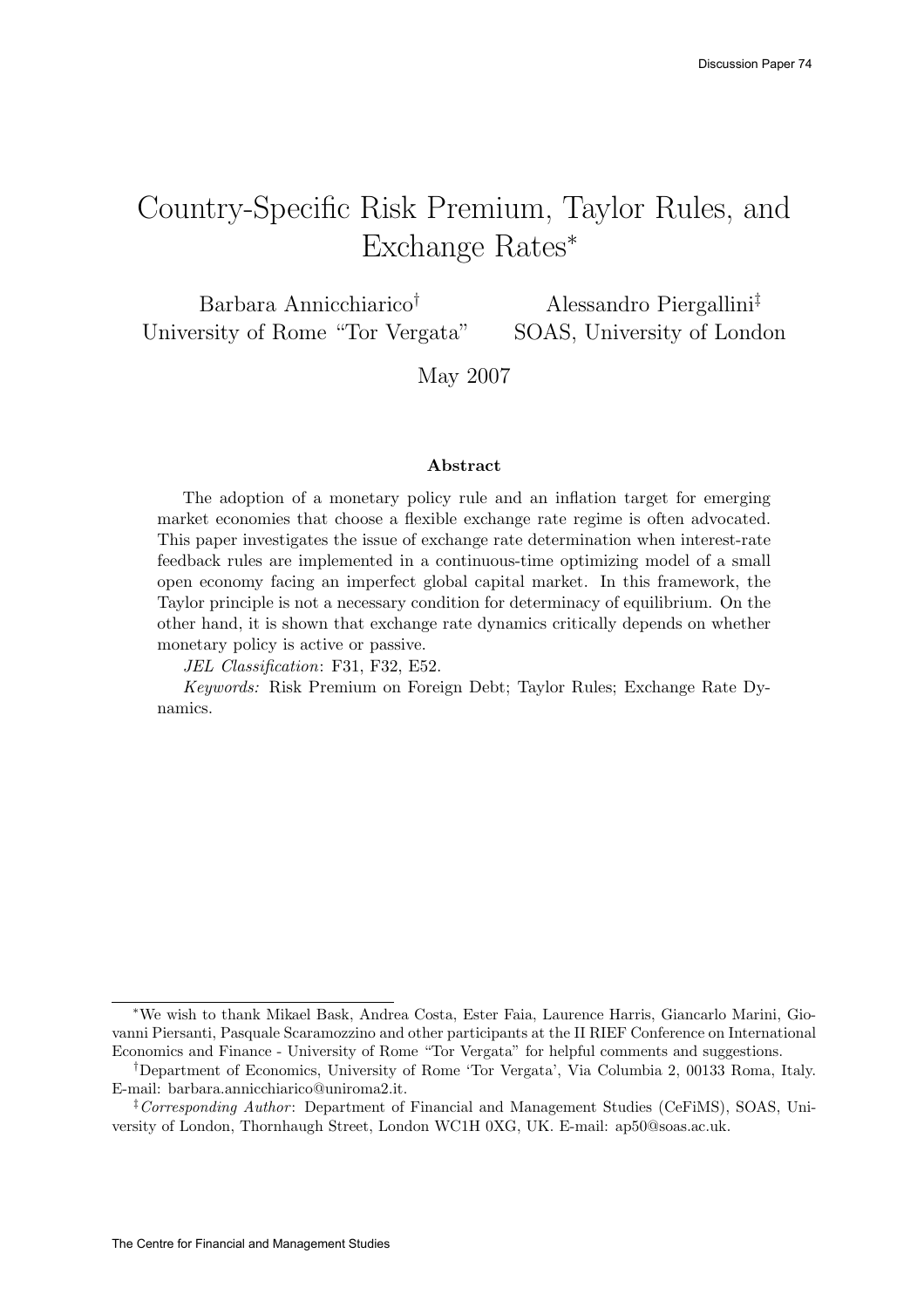## 1 Introduction

Modern research on monetary policy provides strong theoretical foundations for the use of simple interest-rate feedback rules, that specify the setting of the nominal interest rate as a function of endogenous variables, such as inflation and output. The standard literature emphasizes the stabilizing role of 'active' interest rate rules, that respond to increases in inflation with a more than one-to-one increase in the nominal interest rate (e.g., Taylor, 1999; King, 2000; Gal´ı, 2003; Woodford 2003; McCallum, 2003). These policy rules  $\dot{a}$  la Taylor (1993) have originally been designed for developed economies. An important related issue that has attracted growing attention in the recent policy debate is the design of monetary policy in emerging market and developing economies. The occurrence of exchange rate crises in emerging economies during the 1990s has warned against the adoption of 'soft' peg exchange rate regimes, as pointed out by Fischer (2001). In particular, Taylor (2001) argues that 'for those emerging market economies that do not choose a policy of a 'permanently' fixed exchange rate (perhaps through a currency board or a common currency (dollarization)), then the only sound monetary policy is one based on the trinity of a flexible exchange rate, an inflation target, and a monetary policy rule'.

This paper presents an investigation of the dynamic effects of interest-rate feedback policies of Taylor's style within a small open economy facing an imperfect world capital market. Specifically, the analysis is derived in a continuous-time optimizing general equilibrium framework with flexible exchange rates and an upward-sloping supply curve of foreign debt. Our focus on the implications of financial externalities, associated with the upward-sloping supply schedule of external debt, is motivated by the fact that emerging market and developing countries are subject to credit risk, which constrains their borrowing opportunities. The existence of a risk premium on foreign indebtness in emerging market and developing economies constitutes a fairly well-established stylized fact (see, e.g., Agénor and Montiel, 1999; Montiel 2003).

The optimizing model considered in this paper is used to examine two relevant issues in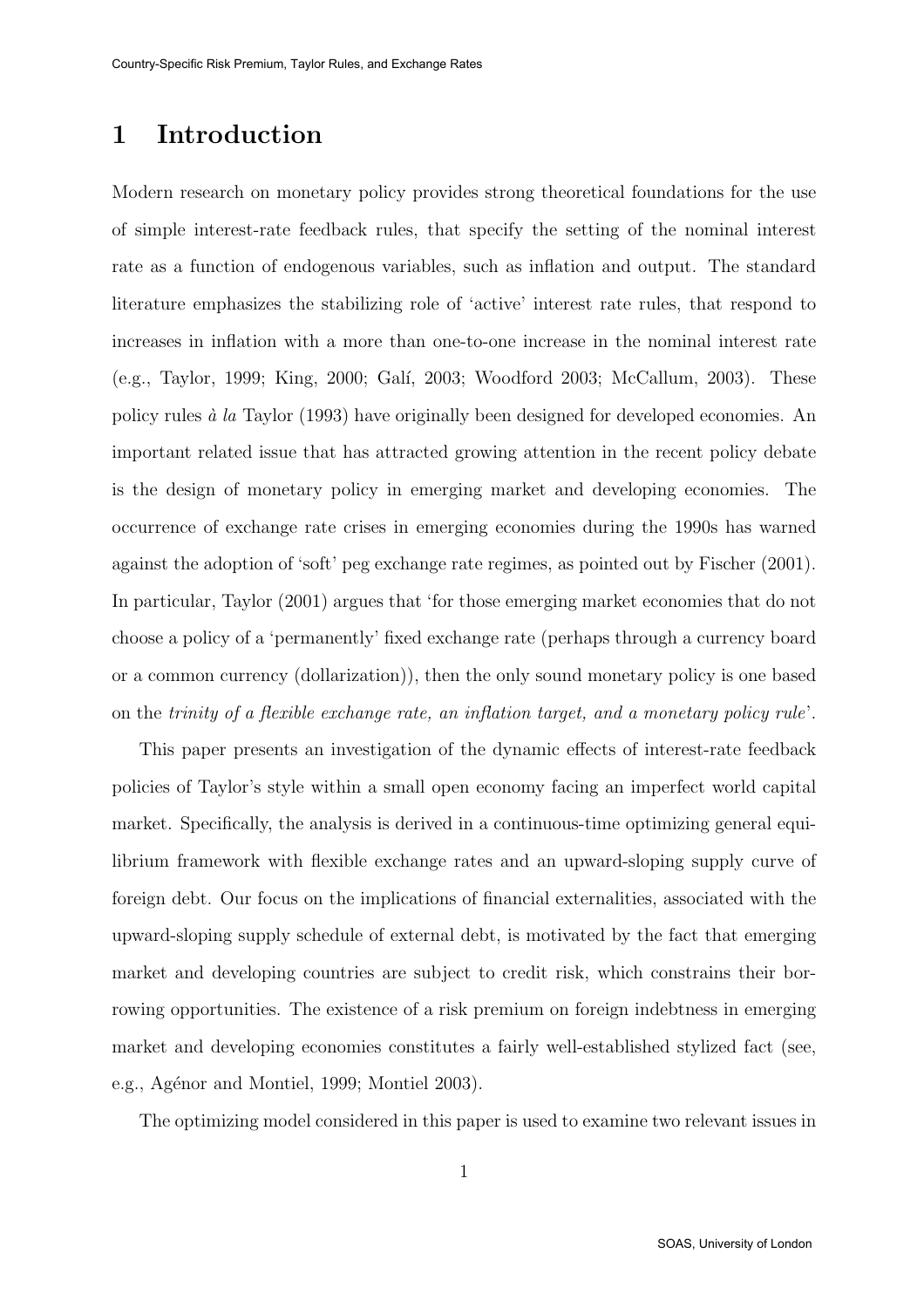monetary theory. First, we investigate dynamic stability to evaluate whether uniqueness of equilibrium requires that the central bank reacts to inflation with a more than proportional increase in the nominal interest rate (the so-called 'Taylor principle'), as predicted by the standard theory on Taylor rules (e.g. Woodford 2003). Second, we reconsider the issue of exchange rate dynamics in response to exogenous changes in the domestic nominal interest rate, government spending, the level of productivity, the subjective discount rate, the foreign nominal interest rate and the foreign inflation rate.

As it emerges from the dynamic analysis, the Taylor principle is not a necessary condition for determinacy of equilibrium. 'Passive' interest rate policies, that underreact to inflation by increasing the nominal interest rate by less than a raise in domestic inflation, are compatible with saddle-path stability.

Despite the fact that saddle-path stability does not require an aggressive interest rate policy, the study of transitional dynamics we perform demonstrates that exchange rate adjustment in response to exogenous disturbances depends in a critical way on whether monetary policy is active or passive. In this respect, our analysis yields additional insights into the question of exchange rate determination.

The scheme of the paper is as follows. Section 2 presents the optimizing model and describes the monetary policy regimes. Section 3 derives the perfect-foresight macroeconomic equilibrium. Section 4 develops the steady-state analysis. Section 5 studies the stability properties of the setup and examines the issue of transitional dynamics. Section 6 concludes.

### 2 The Model

We consider a small open economy operating in a world of ongoing inflation and flexible exchange rates. The economy is described by a one-good-monetary model and consists of four types of agents: consumers, firms, the government and the central bank. All agents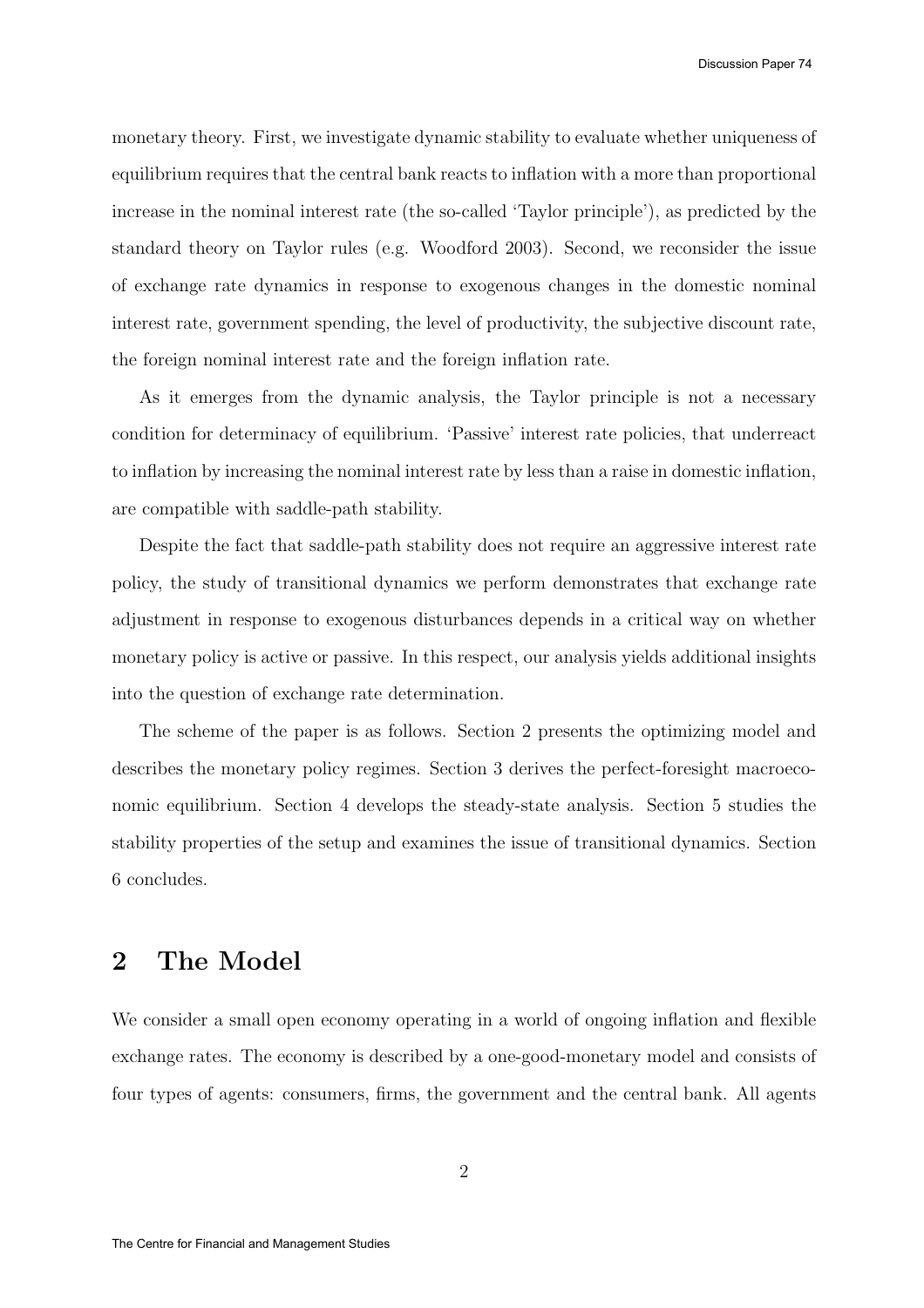have perfect foresight.

The domestic economy produces and consumes only one tradeable and non-storable good. Purchasing power parity (PPP) is assumed to hold at all times:

$$
P = P^*E,\tag{1}
$$

where  $P(P^*)$  is the domestic (foreign) price and E is the nominal exchange rate, defined as units of domestic currency per unit of foreign currency. In percentage terms the PPP is given by:

$$
\pi = \pi^* + e,\tag{2}
$$

where  $\pi(\pi^*)$  is the inflation rate of the good in terms of domestic (foreign) currency and e is the rate of exchange depreciation of domestic currency.

Domestic residents may hold three assets: domestic money, domestic government bonds and foreign assets. Domestic money and government bonds are not held by foreigners. Foreign assets are internationally-traded and are denominated in foreign currency. However, the home country has not access to a perfect world capital market, but faces an upward-sloping supply curve of foreign debt, along the lines suggested by Bardhan (1967), Obstfeld (1982), Bhandari, Haque and Turnovsky (1990), and Turnovsky (1997). From the standpoint of the borrowing economy, denoting by f the level of real foreign debt and y domestic output, the nominal interest rate on foreign debt  $R^*$  can then be expressed as follows:

$$
R^* = i^* + \sigma(f),\tag{3}
$$

where  $i^*$  is the interest rate prevailing in the world market and  $\sigma(f)$  is the country-specific risk premium. The function  $\sigma(\cdot)$  is continuous, increasing in f and strictly positive.

International capital mobility implies that a risk-adjusted interest parity of the following type holds:

$$
R = R^* + e,\tag{4}
$$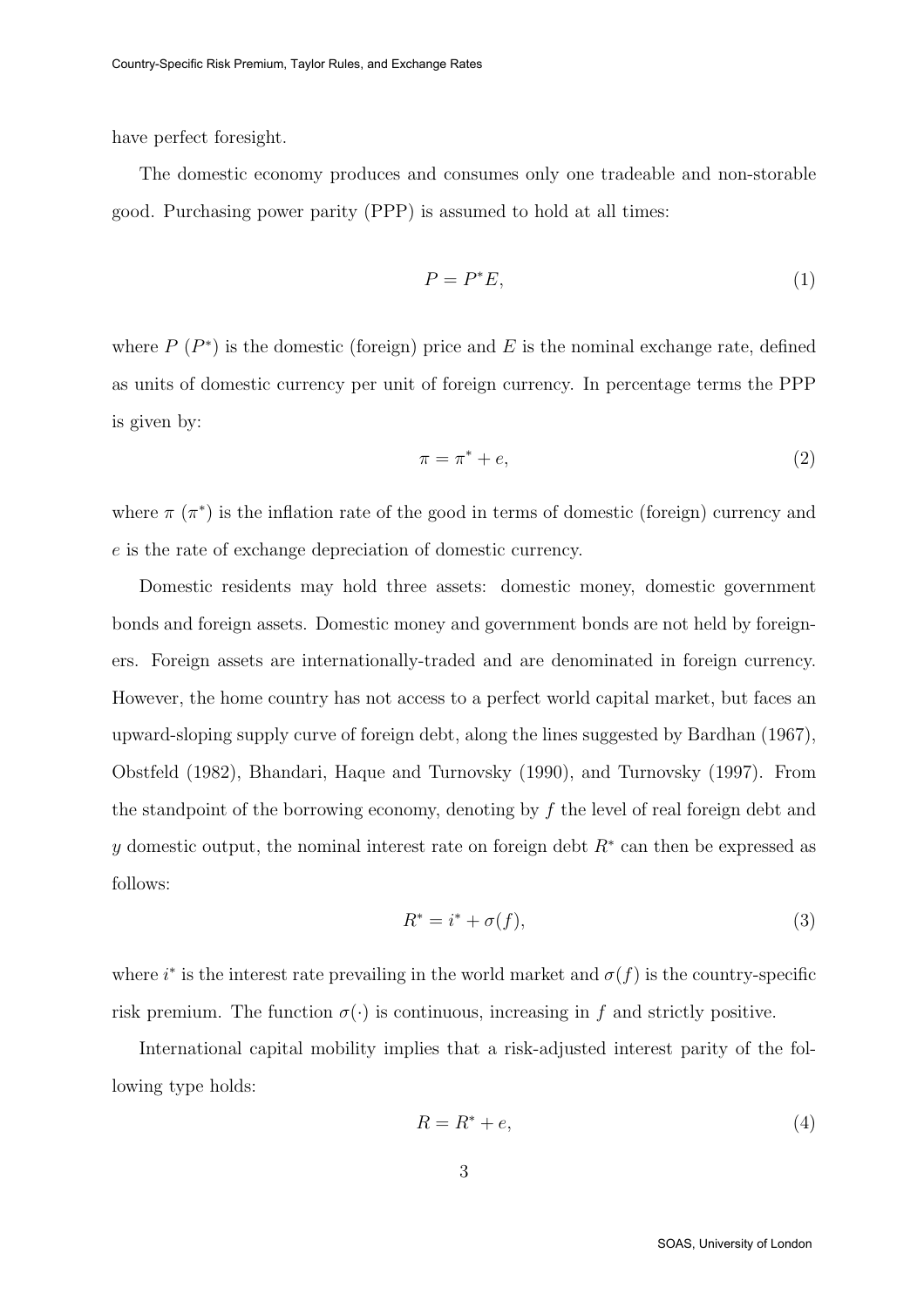where  $R$  is the nominal rate of interest on bonds issued by the domestic government.

#### 2.1 Consumers

The infinitely-lived representative consumer faces the following lifetime utility function:

$$
\int_{0}^{\infty} [U(c,\ell) + V(m)]e^{-\beta t}dt,
$$
\n(5)

where  $\beta$  is the rate of time preference and c,  $\ell$  and m denote consumption, labor and real money balances, respectively. Functions  $U(\cdot)$  and  $V(\cdot)$  satisfy the following conditions:  $U_c > 0, U_{\ell} < 0, V' > 0, U_{cc} < 0, U_{\ell\ell} < 0, U_{c\ell} < 0, \text{ and } V'' < 0.$ 

The flow budget constraint in real terms is:

$$
\stackrel{\bullet}{m} + \stackrel{\bullet}{b} + \stackrel{\bullet}{a} = w\ell + z - \tau - c + (R - \pi)b + (R^* - \pi^*)a - \pi m,\tag{6}
$$

where b denotes government bonds, a foreign assets, w the wage rate, z profits, and  $\tau$ lump-sum taxes. Notice that, by definition,  $a = -f$ . Throughout the paper, for any generic variable of the model x,  $\overset{\bullet}{x}$  denotes  $dx/dt$ .

The representative agent chooses the optimal plan for  $c, \ell, m, b$  and a in order to maximize her lifetime utility  $(5)$ , subject to  $(6)$  and given the initial conditions:

$$
m(0) = \frac{M_0}{P(0)}, \ b(0) = \frac{B_0}{P(0)} \text{ and } a(0) = \frac{A_0}{P^*},\tag{7}
$$

where  $M$ ,  $B$  and  $A$  denote the nominal stocks of money, government bonds and foreign assets, respectively. Note that consumers take the rate at which the country can borrow from abroad as given in making their decisions. In other words,  $R^*$  is intended to be increasing in the aggregate level of foreign debt, which each consumer assumes she is unable to influence.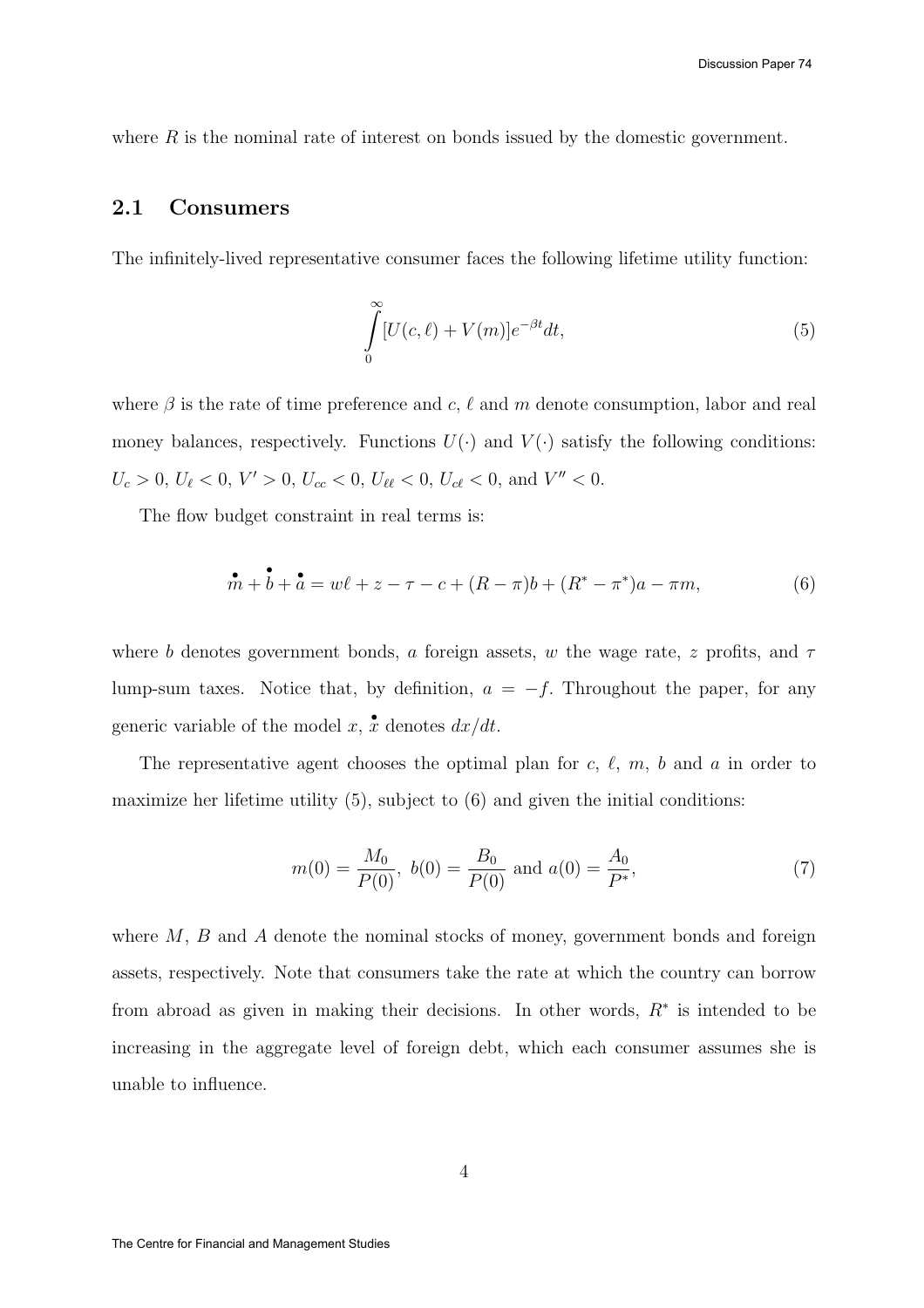The solution to the consumer's optimization problem yields the following conditions:

$$
U_c(c,\ell) - \mu = 0,\t\t(8)
$$

$$
U_{\ell}(c,\ell) + w\mu = 0,\t\t(9)
$$

$$
V'(m) - \mu \pi = -\overset{\bullet}{\mu} + \mu \beta,\tag{10}
$$

$$
\mu(R - \pi) = -\mu + \mu\beta,\tag{11}
$$

$$
\mu(R^* - \pi^*) = -\stackrel{\bullet}{\mu} + \mu\beta,\tag{12}
$$

together with the flow budget constraint (6), the initial conditions (7) and the transversality conditions:

$$
\lim_{t \to \infty} \mu m e^{-\beta t} = \lim_{t \to \infty} \mu b e^{-\beta t} = \lim_{t \to \infty} \mu a e^{-\beta t} = 0,
$$
\n(13)

where  $\mu e^{-\beta t}$  is the discounted Lagrange multiplier associated with the wealth accumulation equation (6).

#### 2.2 Firms

Perfectly competitive firms face a standard neoclassical production function of labor:

$$
y = \Lambda \phi(\ell),\tag{14}
$$

where y denotes output,  $\phi'(\cdot) > 0$ ,  $\phi''(\cdot) < 0$ , and  $\Lambda$  is a positive technology parameter. Each firm hires labor in order to maximize profits. At the optimum, labor marginal productivity is equal to the real wage rate:

$$
\Lambda \phi'(\ell) = w. \tag{15}
$$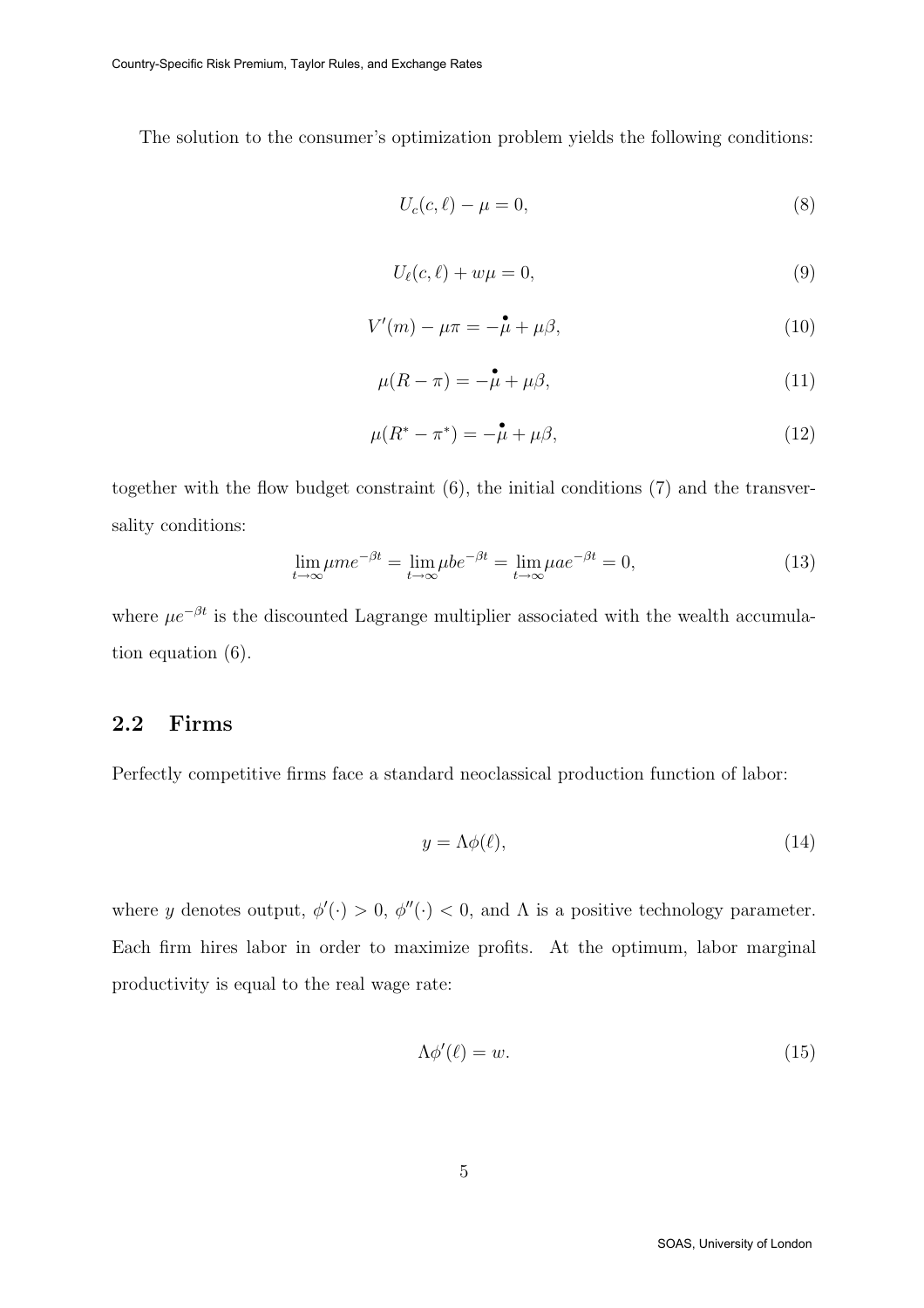#### 2.3 The Government

The domestic government faces the following flow budget constraint expressed in real terms:

$$
\stackrel{\bullet}{m} + \stackrel{\bullet}{b} = g - \tau + (R - \pi)b - \pi m,\tag{16}
$$

where  $g$  is government spending. The government is assumed to adopt a tax policy consisting in balancing the budget at all times:

$$
\tau = g + (R - \pi)b - \pi m. \tag{17}
$$

#### 2.4 Monetary Authorities

The monetary authorities set the nominal interest rate as an increasing function of the inflation rate, as in Benhabib, Schmitt-Grohé and Uribe (2001):

$$
R = i + \rho(\pi),\tag{18}
$$

where  $\rho(\cdot)$  is continuous, non-decreasing, and there exists at least one  $\bar{\pi} > -\beta$  such that  $i + \rho(\overline{\pi}) = \beta + \overline{\pi}$ ; *i* is a positive parameter capturing exogenous deviations from the feedback component of the rule. Following Leeper (1991), the interest rate rule (18) is 'active ('passive') if  $\rho' > (<1$ . In other words, under an active (passive) monetary policy, the central bank responds to inflation by raising (lowering) the real interest rate.

#### 2.5 Current Account Dynamics

The dynamic equation describing the accumulation of net foreign assets is given by the trade balance plus interest payments:

$$
\stackrel{\bullet}{a} = y - c - g + (R^* - \pi^*)a. \tag{19}
$$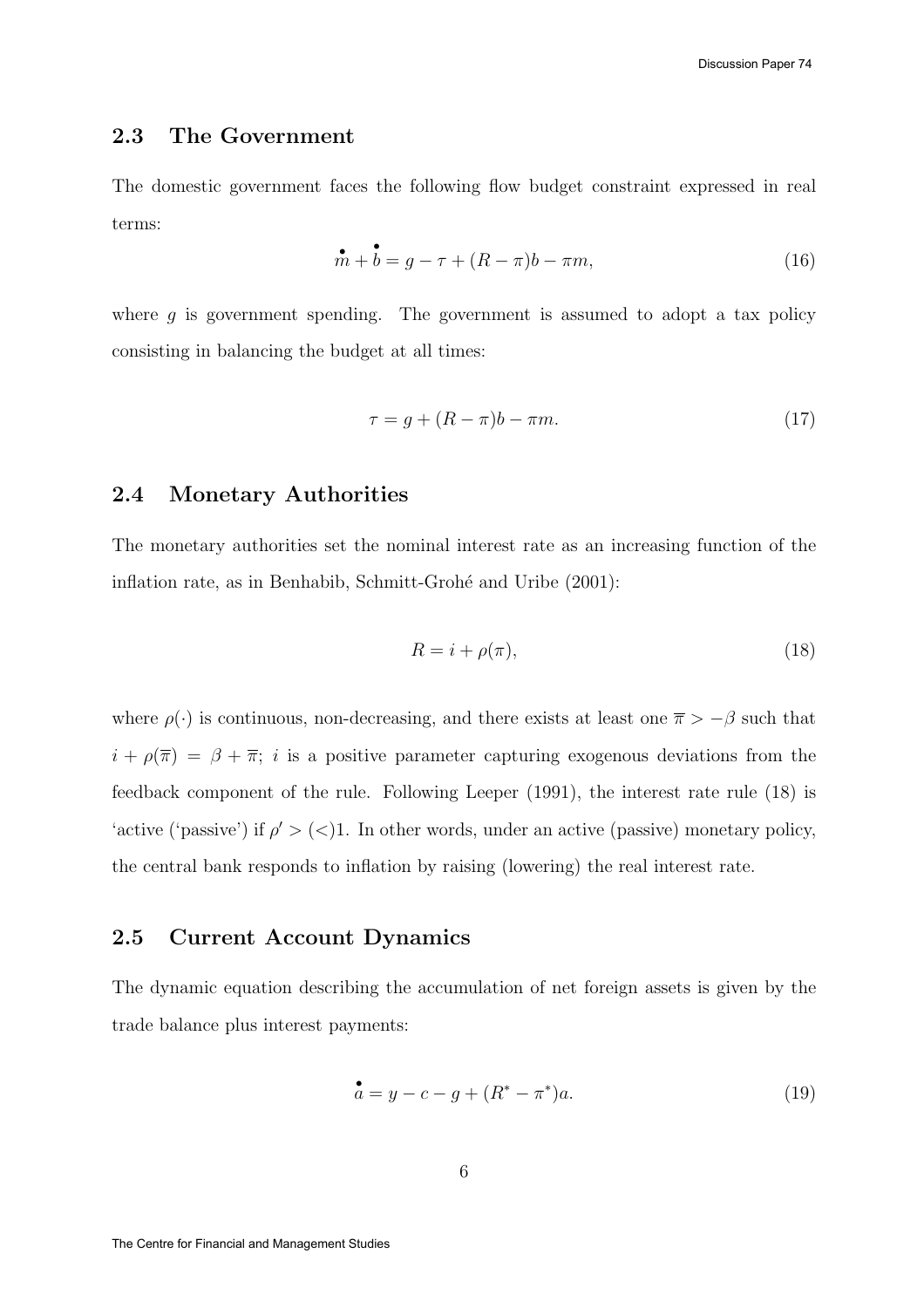We can rewrite  $(19)$  in terms of net foreign debt accumulation as:

$$
\stackrel{\bullet}{f} = c + g - y + (R^* - \pi^*)f. \tag{20}
$$

### 3 Macroeconomic Equilibrium

Combining the set of optimality conditions (8)-(12) and (15) together with the interest rate on foreign debt function (3), the international parity conditions (2) and (4), the production function (14), the monetary policy rule (18), and the foreign debt accumulation equation (20), the perfect-foresight equilibrium can be described as follows:

$$
\stackrel{\bullet}{\mu} = \mu \beta - (i^* + \sigma(f) - \pi^*)\mu,\tag{21}
$$

$$
\stackrel{\bullet}{f} = c + g - \Lambda \phi(\ell) + (i^* + \sigma(f) - \pi^*)f,\tag{22}
$$

$$
c = c(\mu, \Lambda), \qquad c_{\mu}, c_{\Lambda} < 0,\tag{23}
$$

$$
\ell = \ell(\mu, \Lambda), \qquad \ell_{\mu}, \ell_{\Lambda} > 0, \tag{24}
$$

$$
y = \Lambda \phi(\ell),\tag{25}
$$

$$
m = m(\mu) + \frac{1}{\rho' - 1} \eta \left( i^*, f, i, \pi^* \right), \ m_\mu < 0, \eta_{i^*}, \eta_f < 0, \eta_i, \eta_{\pi^*} > 0,\tag{26}
$$

$$
e = \frac{1}{\rho' - 1} \epsilon \left( i^*, f, i, \pi^* \right), \ \epsilon_{i^*}, \epsilon_f > 0, \epsilon_i, \epsilon_{\pi^*} < 0, \tag{27}
$$

where (21) and (22) are the pair of equations describing the evolution of the economy over time and (23)-(27) describe the equilibrium paths for consumption, work effort, production, real money balances and the rate of exchange depreciation of domestic currency, respectively. See Appendix A for details.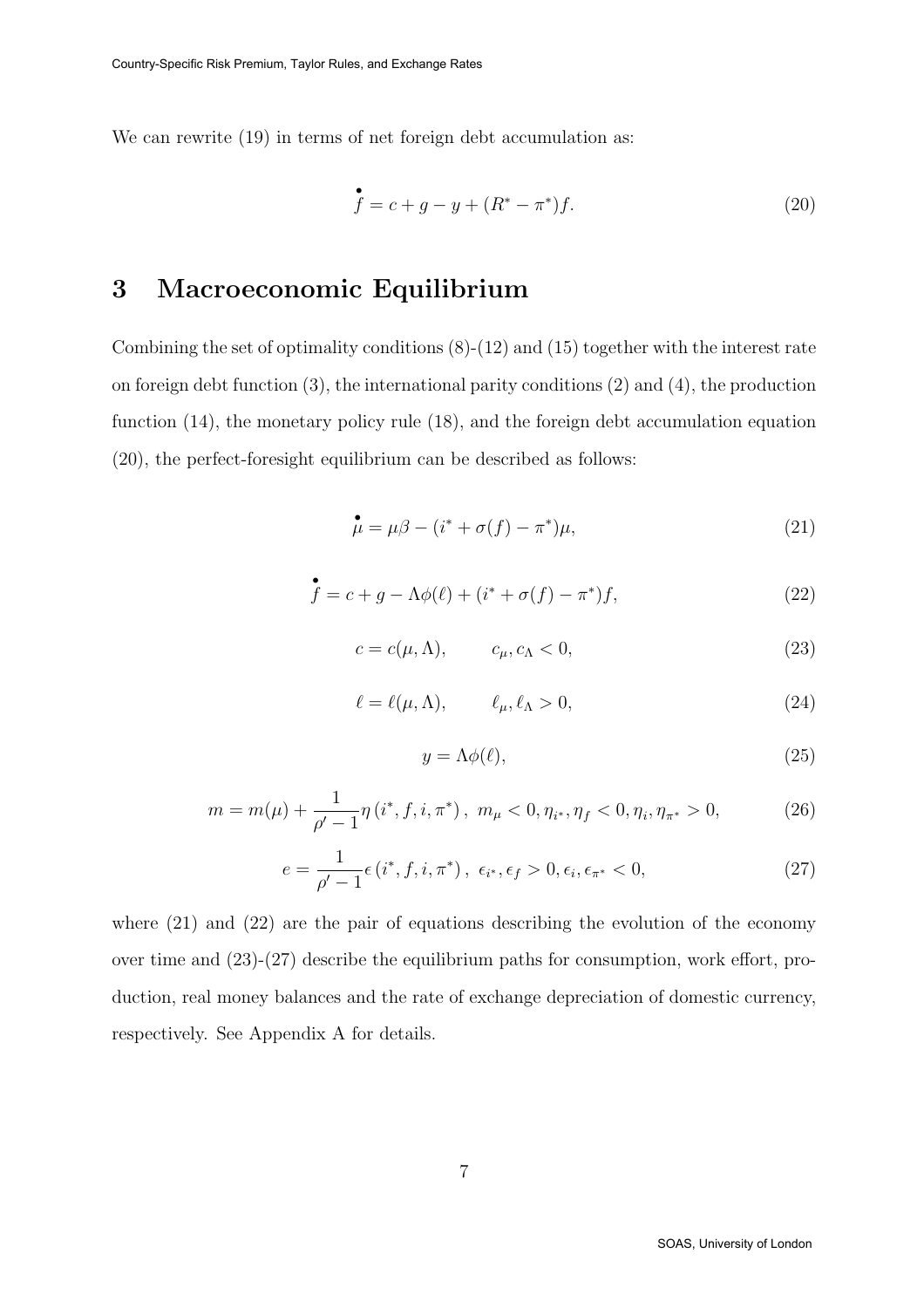### 4 Steady-State Analysis

Under the assumption of perfect foresight, the transitional dynamics of the model depends in part on the expectations of the long-run steady state. This Section derives the steady-state equilibrium and the long-run effects of changes in both domestic and foreign exogenous variables.

The steady state of the economy is obtained when the shadow value of wealth is constant and external debt accumulation ceases, that is when  $\stackrel{\bullet}{\mu} =$ •  $f = 0$ . From  $(21)-(27)$ , the steady state consists of the following set of relationships:

$$
\beta = i^* + \sigma(\overline{f}) - \pi^*,\tag{28}
$$

$$
\Lambda \phi(\ell(\overline{\mu}, \Lambda)) = (i^* + \sigma(\overline{f}) - \pi^*)\overline{f} + c(\overline{\mu}, \Lambda) + g,\tag{29}
$$

$$
\overline{c} = c(\overline{\mu}, \Lambda),\tag{30}
$$

$$
\overline{\ell} = \ell(\overline{\mu}, \Lambda),\tag{31}
$$

$$
\overline{y} = \Lambda \phi(\overline{\ell}),\tag{32}
$$

$$
\overline{m} = m(\overline{\mu}) + \frac{1}{\rho' - 1} \eta \left( i^*, \overline{f}, i, \pi^* \right), \tag{33}
$$

$$
\overline{e} = \frac{1}{\rho' - 1} \epsilon(i^*, \overline{f}, i, \pi^*).
$$
\n(34)

Equations (28)-(34) jointly determine the steady-state equilibrium solutions for  $\overline{\mu}$ ,  $\overline{f}$ ,  $\overline{c}$ ,  $\bar{\ell}, \bar{y}, \bar{m}$  and  $\bar{e}$  as functions of the rate of time preference  $\beta$ , the technology parameter  $\Lambda$ , public spending g, the monetary policy rule exogenous component *i*, foreign inflation  $\pi^*$ , and the interest rate prevailing in the world market  $i^*$ .

To study exchange rate dynamics, it is convenient to write down the long-run responses to changes in exogenous variables of foreign debt and of the rate of depreciation, respectively. The responses to changes in domestic variables are given by: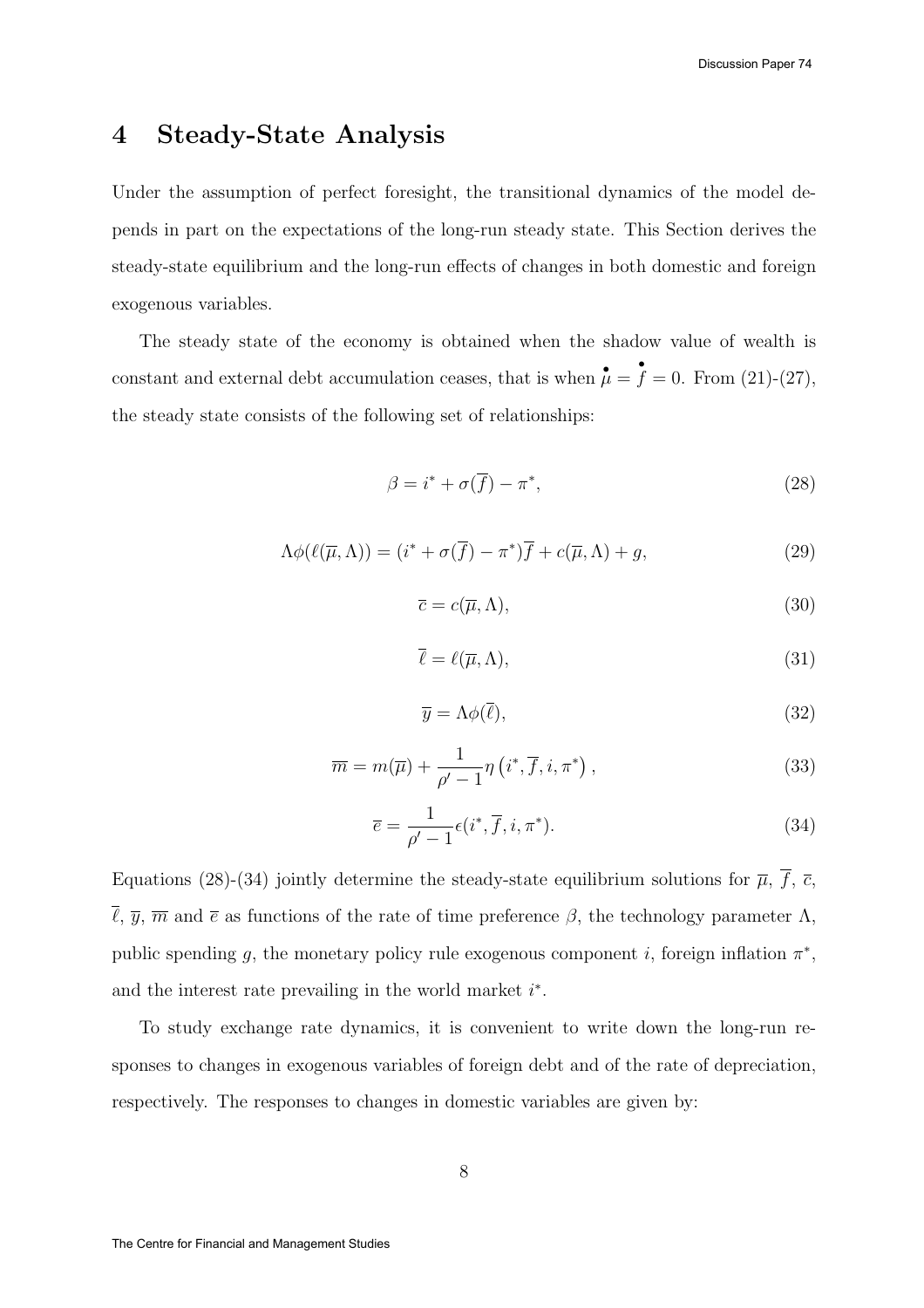$$
\frac{d\overline{f}}{di} = 0, \quad \frac{d\overline{f}}{d\beta} = \frac{1}{\sigma'} > 0, \quad \frac{d\overline{f}}{d\Lambda} = \frac{d\overline{f}}{dg} = 0,\tag{35}
$$

$$
\frac{d\overline{e}}{di} = -\frac{1}{\rho' - 1} < (>)0, \quad \frac{d\overline{e}}{d\beta} = \frac{1}{\rho' - 1} > (>)1 \quad \text{if } \rho > (>)1 \text{ and } \frac{d\overline{e}}{d\Lambda} = \frac{d\overline{e}}{dg} = 0. \tag{36}
$$

On the other hand, the responses to changes in the foreign variables are given by:

$$
\frac{d\overline{f}}{d\pi^*} = \frac{1}{\sigma'} > 0, \quad \frac{d\overline{f}}{di^*} = -\frac{1}{\sigma'} < 0,\tag{37}
$$

$$
\frac{d\overline{e}}{d\pi^*} = -1, \ \frac{d\overline{e}}{di^*} = 0.
$$
\n(38)

The long-run responses of all endogenous variables of the economy to changes in the exogenous variables of both domestic and foreign origin are reported in Tables 1 and 2, respectively, where  $\Delta \equiv -\sigma' (c_{\mu}(\overline{\mu}, \Lambda) - \Lambda \phi' \ell_{\mu}(\overline{\mu}, \Lambda)) > 0$ . Full derivations are developed in Appendix B.

### 5 Transitional Dynamics

Linearizing the differential equations (21)-(22) around the steady-state equilibrium  $\{\overline{\mu}, \overline{f}\}$ yields:

$$
\begin{pmatrix}\n\mathbf{\dot{f}} \\
\mathbf{\dot{\mu}}\n\end{pmatrix} = \begin{pmatrix}\n\beta + \sigma'\overline{f} & c_{\mu}(\overline{\mu}, \Lambda) - \Lambda \phi' \ell_{\mu}(\overline{\mu}, \Lambda) \\
-\sigma'\overline{\mu} & 0\n\end{pmatrix} \begin{pmatrix}\nf - \overline{f} \\
\mu - \overline{\mu}\n\end{pmatrix}.
$$
\n(39)

The above system displays one predetermined variable,  $f$ , and one jumping variable,  $\mu$ . In order to have a unique perfect-foresight equilibrium in the neighborhood of the steady state (i.e. saddle-path stability), the Jacobian of the system must have eigenvalues of opposite sign. This property is satisfied by the system (39), since the determinant of the Jacobian, given by  $\sigma'\overline{\mu}\left[c_{\mu}(\overline{\mu},\Lambda)-\Lambda\phi'\ell_{\mu}(\overline{\mu},\Lambda)\right]$ , is negative. The Taylor principle,  $\rho' > 1$ , is not necessary to bring about equilibrium determinacy. Intuitively, this is because the time path of inflation depends not only on the central bank's behavior, but also on the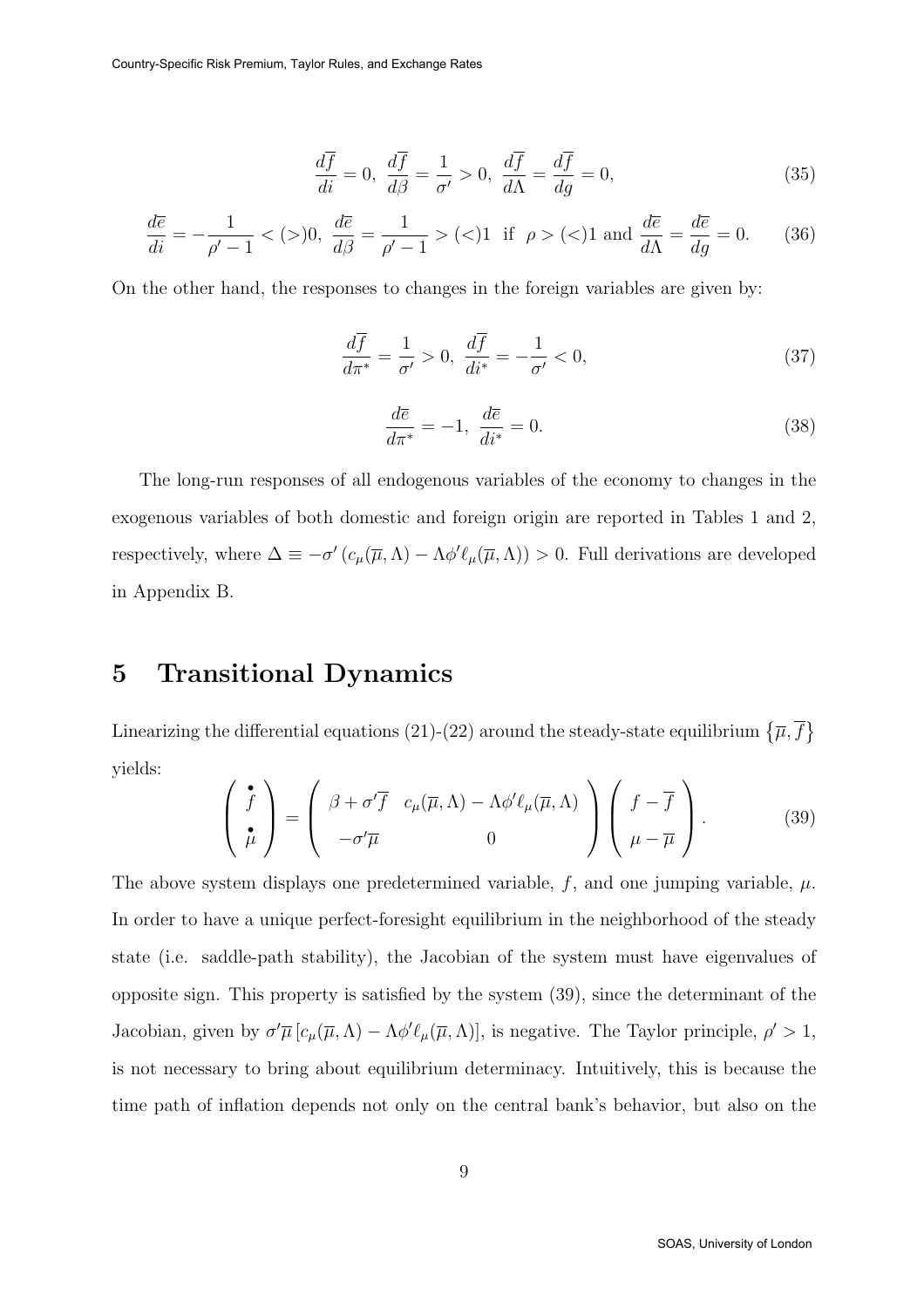time path of external debt and the international parity conditions. Whether monetary policy is active or passive is immaterial for determinacy.

Focusing now on the stable path, the solutions for  $f$  and  $e$  are given by:

$$
f = \overline{f} + (f_0 - \overline{f}) e^{\lambda t}, \tag{40}
$$

$$
e = \overline{e} + \frac{1}{\rho' - 1} \epsilon_f \left( f - \overline{f} \right),\tag{41}
$$

where  $\lambda < 0$  is the stable eigenvalue and  $f_0$  is the initial condition on foreign debt (see Appendix C for full derivations). Using the steady-state multipliers given by (35)-(38), the impact effects on the rate of depreciation of changes in domestic and foreign variables are, respectively:

$$
\frac{de(0)^{+}}{di} = -\frac{1}{\rho' - 1} < (>)0 \quad \text{if } \rho > (>)1, \n\frac{de(0)^{+}}{d\beta} = \frac{de(0)^{+}}{d\Lambda} = \frac{de(0)^{+}}{dg} = 0,\n\tag{42}
$$

$$
\frac{de(0)^{+}}{d\pi^{*}} = -\frac{\rho'}{\rho' - 1} < (-)0, \frac{de(0)^{+}}{di^{*}} = \frac{1}{\rho' - 1} > (-)0 \quad \text{if } \rho > (-)1. \tag{43}
$$

The impact effects on all endogenous variables of changes in domestic and foreign variables are summarized in Tables 3 and 4 (see Appendix D for details).

From the analysis of both the steady-state equilibrium and the transitional dynamics, it emerges that the dynamic behavior of the nominal exchange rate critically depends upon whether the monetary policy reaction coefficient  $\rho'$  is above or below unity. Examining (41), in fact, the exchange depreciation rate is correlated with foreign debt along the transitional path towards the steady-state equilibrium, with a coefficient,  $\epsilon_f/(\rho'-1)$ , which is greater (lower) than zero if  $\rho' > (<) 1$ . An intuitive explanation is the following. A change in external indebtedness alters the international parity conditions given by the risk-adjusted interest rate parity, thereby influencing exchange rate dynamics. In particular, an increase in foreign debt makes the country-specific risk premium rise, leading to an increase in the nominal interest rate faced by the small open economy. This brings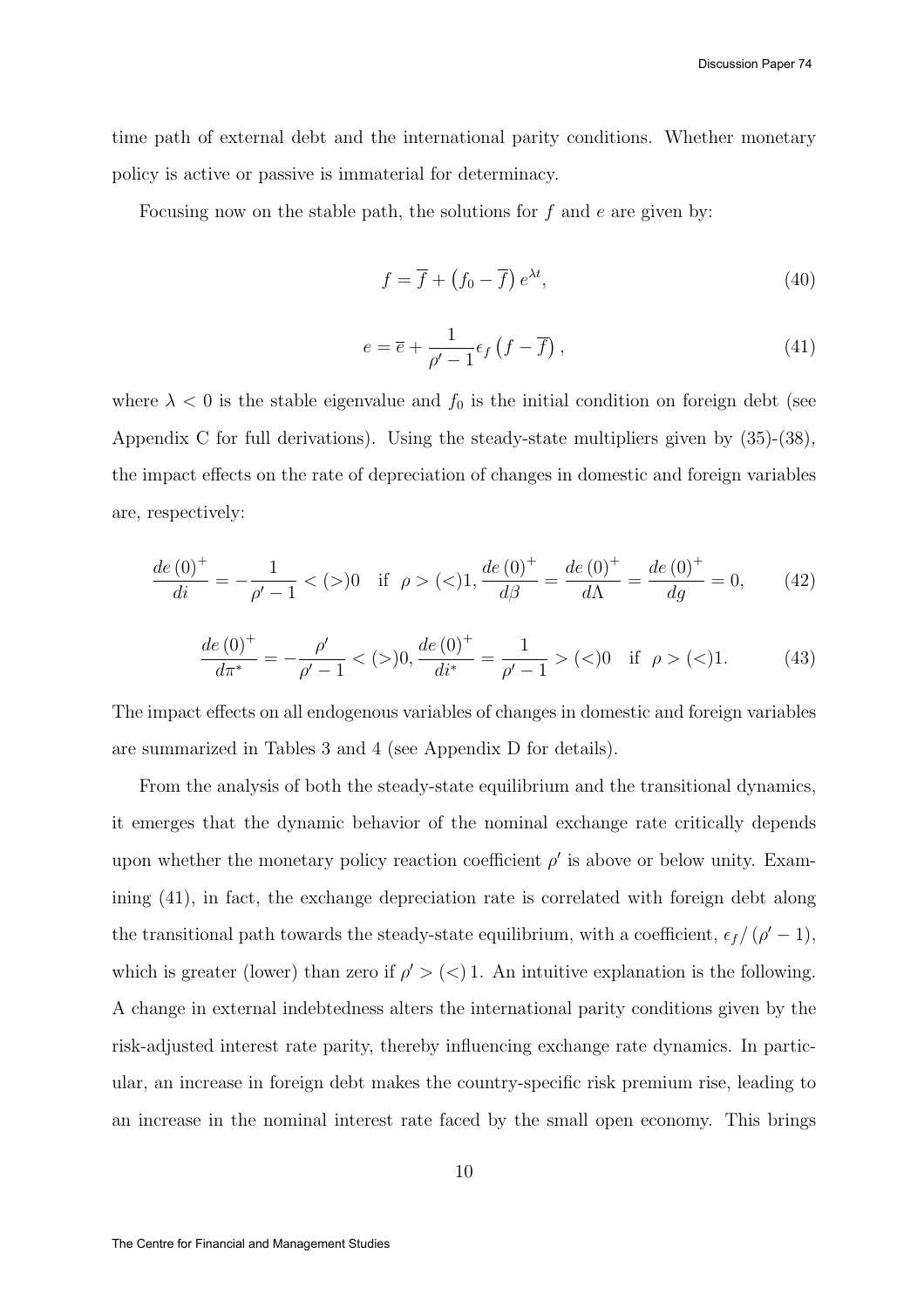about an increase in the domestic nominal interest rate net of domestic currency depreciation, according to the risk-adjusted interest rate parity condition. Recalling the PPP condition, it also follows that the domestic real interest rate has to raise. The key point is that when monetary policy is active (passive), an increase in the domestic real interest rate may occur if and only if there is an increase (decrease) in the exchange depreciation rate. Exchange rate dynamics are thus qualitatively affected by whether the interest rate rule is active or passive.

Figures 1 and 2 plot the time path of the nominal exchange depreciation rate in response to changes in i,  $\beta$ ,  $\pi^*$  and i<sup>\*</sup> under active and passive monetary policy, respectively.

Figure 1a shows that the rate of exchange depreciation instantaneously declines in response to an increase in  $i$ . In this case there is no transitional dynamics, since in the steady state a change in the nominal interest rate does not affect foreign indebtedness. The exchange rate jumps instantaneously to the new steady state. Intuitively, an exogenous rise in  $i$  must crowd out the endogenous component of the domestic real interest rate  $(\rho(\pi) - \pi)$ , in order to restore both the risk-adjusted interest rate parity and the PPP. Since monetary policy overreacts to inflation, the endogenous component of the domestic real interest rate decreases only when the rate of exchange depreciation decreases.

On the other hand, an increase in the rate of time preference  $\beta$  increases the level of indebtedness and hence the cost of external borrowing. In this case, the combination of the active Taylor rule with the risk-corrected interest parity and the PPP implies an increase in the depreciation rate of the domestic currency. The exchange rate, in fact, starts to increase converging gradually to its long-run equilibrium (see Figure 1b).

An increase in foreign inflation  $\pi^*$  causes external indebtness to raise and the rate of exchange depreciation to fall in the long run, as it emerges from equations (37) and (38). Under an active monetary policy, a rise in foreign inflation implies a reduction on impact of the domestic currency depreciation rate, which overshoots its long-run value (see Figure 1c). After the initial downward jump, in fact, e starts to increase, approaching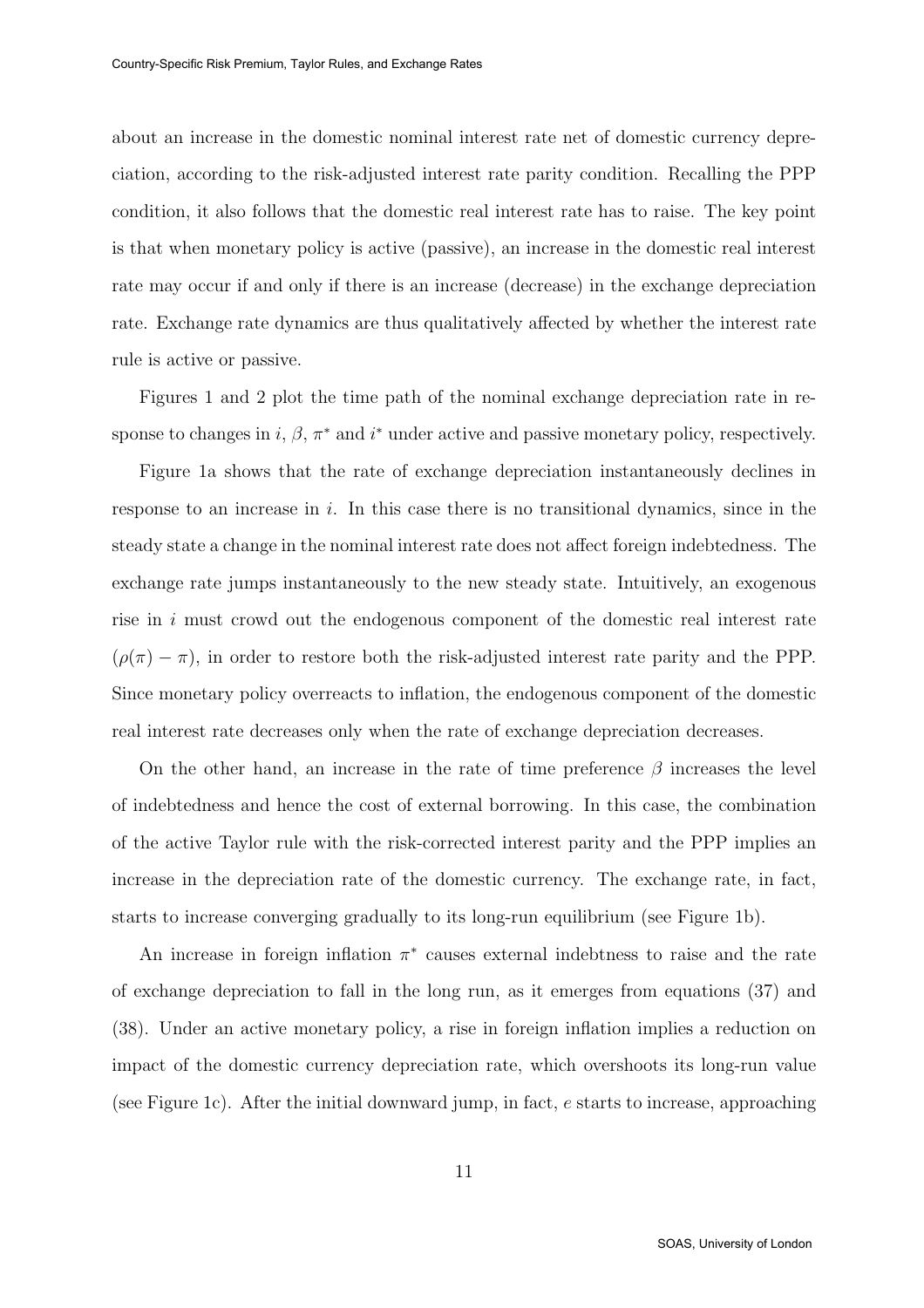asymptotically a new steady-state below its original level.

Figure 1d shows that an increase in the world interest rate  $i^*$  determines an upward jump of the rate of exchange depreciation on impact, since foreign bonds become more attractive. This implies a decline in the steady-state foreign debt, as it emerges from (37). As long as the monetary authorities are engaged in an active interest rate policy, the reduction in the level of external debt over time must be associated with a decline in e, along the adjustment path towards the new steady-state equilibrium. This can occur if only if there is an instantaneous upward jump in e.

From Figures 2a-2d, one can see how the responses of the nominal exchange rate obtained under an interest rate rule satisfying the Taylor principle are reversed in the case of an accommodating monetary policy, underreacting to inflation. A passive Taylor rule requires a decline in the exchange depreciation rate each time that a domestic real interest rate increase is necessary to restore the equilibrium due, for example, to increases in  $\beta$  or  $i^*$  (see Figures 2b and 2d). On the other hand, an increase in i requires a reduction in the endogenous component of the domestic real rate implying, under a passive rule, a higher depreciation rate (see Figure 2a). An increase in foreign inflation requires a longrun fall in the rate of exchange depreciation, although it brings about an upward jump of e on impact (see Figure 2c). In this case, only the short-run response crucially depends on the monetary policy regime, while the effects of the PPP prevail in the long run.

#### 6 Conclusions

External indebtedness poses constraints on the borrowing opportunities of emerging market and developing economies, as empirically evidenced. We have analyzed the dynamic effects of interest rate rules in the spirit of Taylor (1993, 1999) in an optimizing model of exchange rate determination that incorporates a risk premium on foreign debt. An imperfect global capital market has strong implications for the design of monetary policy rules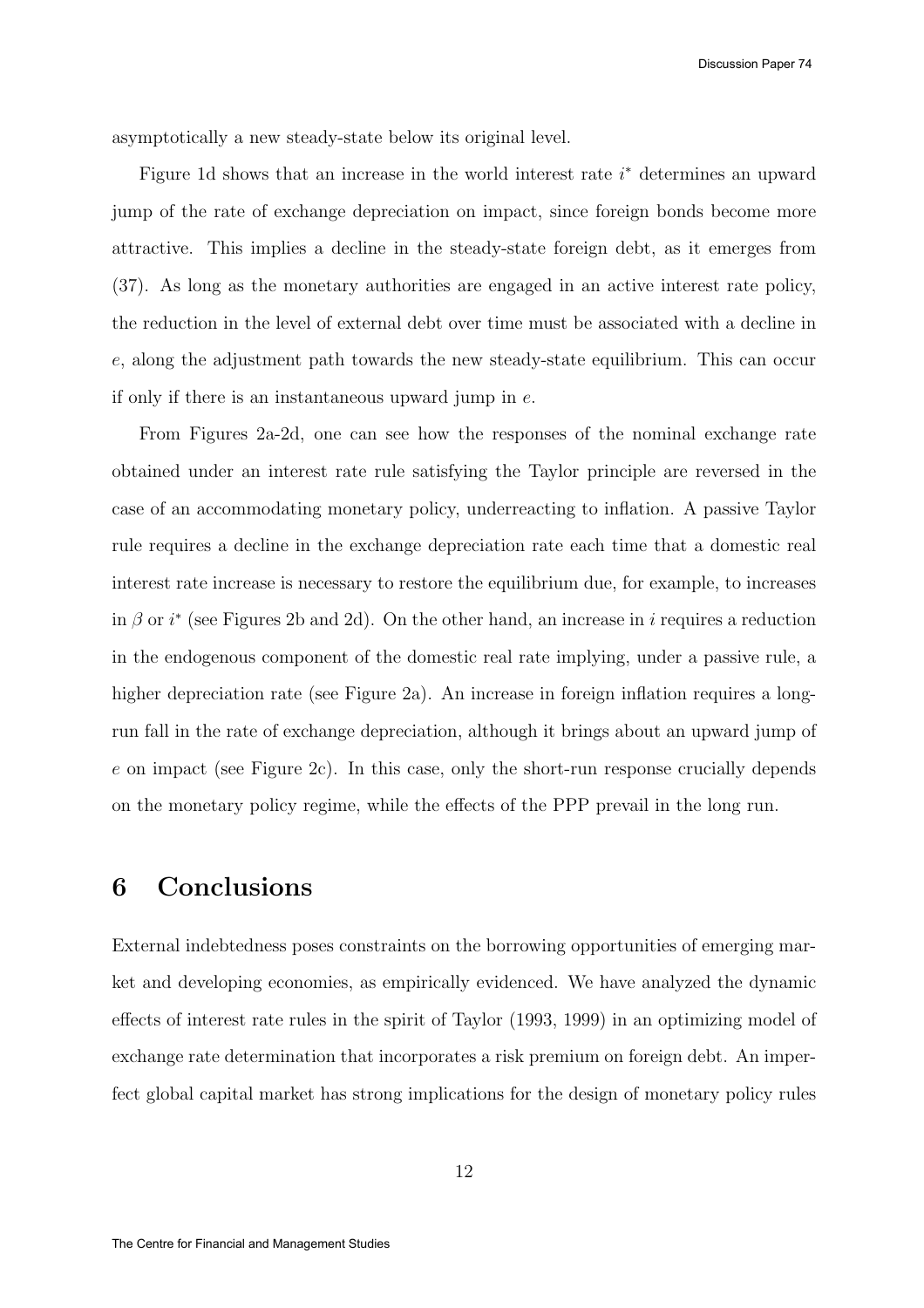in emerging market economies that do not choose to adopt a 'hard' peg exchange rate regime. In our simple setup, the usual requirement that the monetary authorities should fight inflation aggressively by raising the nominal interest rate more than proportionally with respect to increases in inflation is not necessary to ensure equilibrium stability and uniqueness. On the other hand, our analytical findings show that the dynamics of exchange rates, when the central bank implements interest rate policies, are critically affected by whether monetary policy overreacts or underreacts to inflation. In this respect, our paper adds interesting insights to the classical theoretical debate on exchange rate determination.

### References

Agénor, P.R. and P.J. Montiel (1999), *Development Macroeconomics*, Princeton and Oxford: Princeton University Press.

Bardhan, P.K. (1967), 'Optimum Foreign Borrowing' in K. Shell (Ed.), Essays on the Theory of Optimal Economic Growth, Cambridge (MA): The MIT Press.

Bhandari, J.S., N.U. Haque and S.J. Turnovsky (1990), 'Growth, External Debt, and Sovereign Risk in a Small Open Economy', IMF Staff Papers, 37, 388-417.

Benhabib, J., S. Schmitt-Grohé and M. Uribe (2001), 'Monetary Policy and Multiple Equilibria', American Economic Review, 91, 167-186.

Fischer, S. (2001), 'Exchange Rate Regimes: Is the Bipolar View Correct?', Journal of Economic Perspectives, 15, 3-24.

Galí, J. (2003), 'New Perspectives on Monetary Policy, Inflation, and the Business

Cycle', in Advances in Economic Theory, edited by: M. Dewatripont, L. Hansen, and S.

Turnovsky, 3, 151-197, Cambridge: Cambridge University Press.

King, R.G. (2000), 'The New IS-LM Model: Language, Logic, and Limits', Federal Reserve Bank of Richmond Economic Quarterly, 86, 45-103.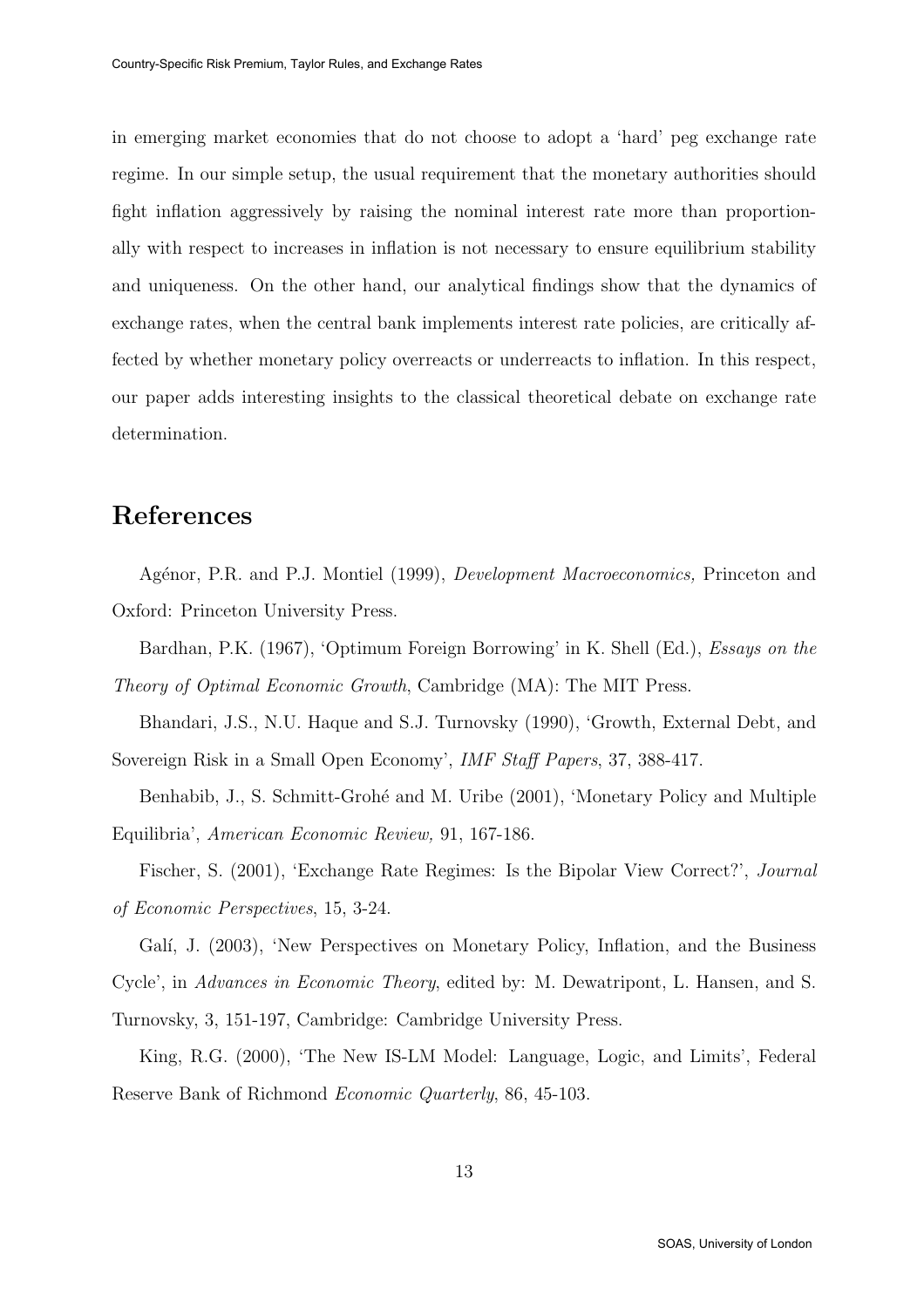Leeper, E.M. (1991), 'Equilibria under 'Active' and 'Passive' Monetary and Fiscal Policy', Journal of Monetary Economics, 27, 129-147.

McCallum, B.T. (2003), 'Multiple-Solution Indeterminacies in Monetary Policy Analysis', Journal of Monetary Economics, 50, 1153-1175.

Montiel, P.J. (2003), Macroeconomics in Emerging Markets, Cambridge: Cambridge University Press.

Obstfeld, M. (1982), 'Aggregate Spending and the Terms of Trade: Is There a Laursen-Metzler Effect?', Quarterly Journal of Economics, 97, 251-270.

Taylor, J.B. (1993), 'Discretion Versus Policy Rules in Practice', Carnegie-Rochester Conference Series on Public Policy, 39, 195-214.

Taylor, J.B. (1999), Monetary Policy Rules, Chicago and London: University of Chicago Press.

Taylor, J.B. (2001), 'Using Monetary Policy Rules in Emerging Market Economies', in Stabilization and Monetary Policy: The International Experience, Mexico City: Bank

Turnovsky, S.J. (1997), International Macroeconomic Dynamics, Cambridge (MA): The MIT Press.

Woodford, M. (2003), Interest and Prices, Princeton and Oxford: Princeton University Press.

### Appendix A

of Mexico, 441-458.

Consumption and labor supply can be expressed as function of  $\mu$  and  $\Lambda$  as follows. Totally differentiate (8) and (9), given (15), and write the results in matrix notation:

$$
\left(\begin{array}{cc} U_{cc} & U_{c\ell} \\ U_{\ell c} & U_{\ell\ell} + \Lambda \phi'' \mu \end{array}\right) \left(\begin{array}{c} dc \\ d\ell \end{array}\right) = \left(\begin{array}{cc} 1 & 0 \\ -\Lambda \phi' & -\phi' \mu \end{array}\right) \left(\begin{array}{c} d\mu \\ d\Lambda \end{array}\right). \tag{A1}
$$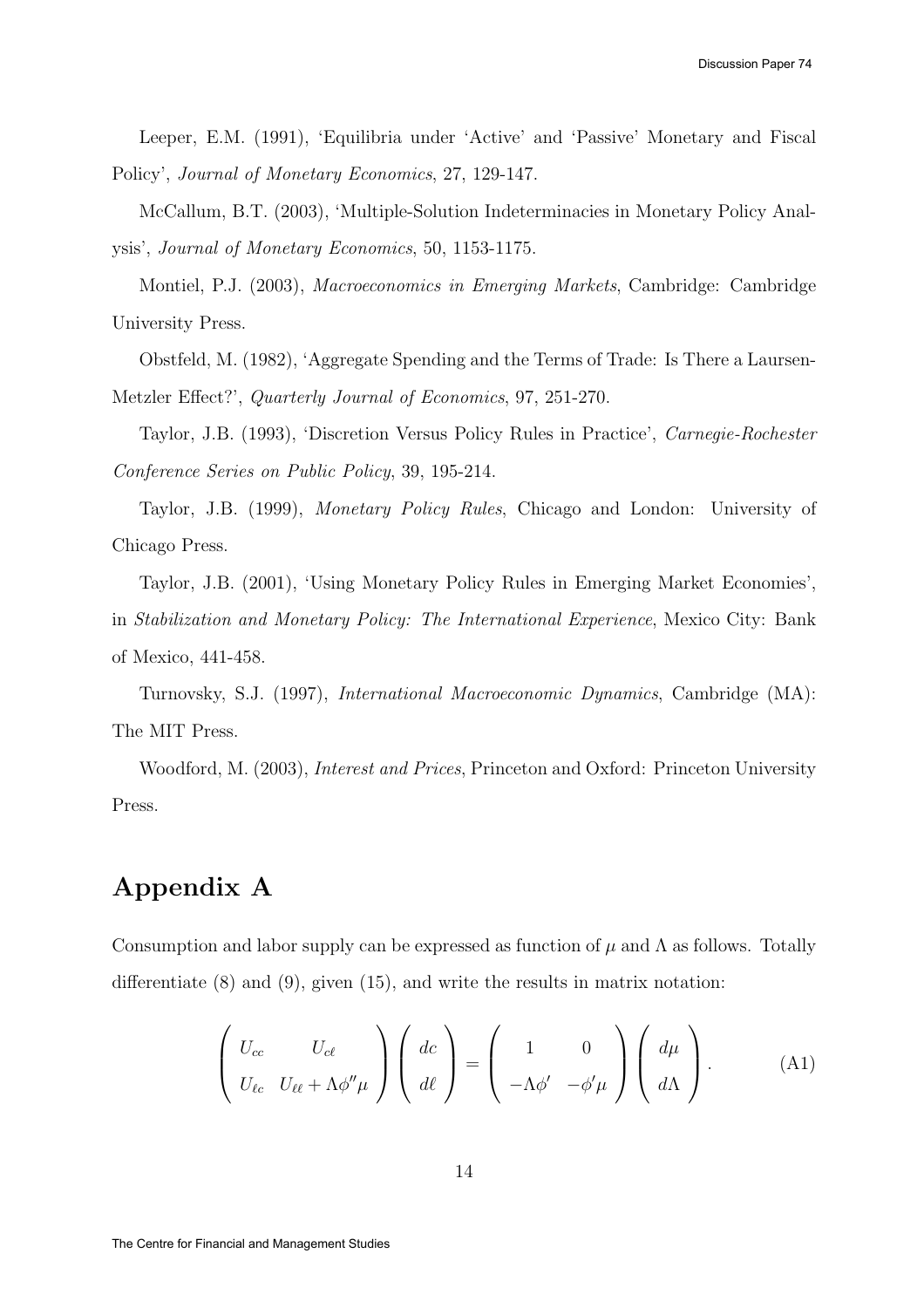Let  $\Psi \equiv U_{cc} (U_{\ell\ell} + \Lambda \phi'' \mu) - U_{c\ell}^2 > 0$ . We obtain the following results:

$$
c_{\mu} = \frac{dc}{d\mu} = \frac{\begin{vmatrix} 1 & U_{c\ell} \\ -\Lambda \phi' & U_{\ell\ell} + \Lambda \phi'' \mu \end{vmatrix}}{\Psi} = \frac{U_{\ell\ell} + \Lambda \phi'' \mu + U_{c\ell} \Lambda \phi'}{\Psi} < 0, \tag{A2}
$$

$$
c_{\Lambda} = \frac{dc}{d\Lambda} = \frac{\begin{vmatrix} 0 & U_{c\ell} \\ -\phi'\mu & U_{\ell\ell} + \Lambda\phi''\mu \end{vmatrix}}{\Psi} = \frac{U_{c\ell}\phi'\mu}{\Psi} < 0,
$$
 (A3)

$$
\ell_{\mu} = \frac{d\ell}{d\mu} = \frac{\begin{vmatrix} U_{cc} & 1 \\ U_{\ell c} & -\Lambda \phi' \end{vmatrix}}{\Psi} = -\frac{U_{cc}\Lambda \phi' + U_{\ell c}}{\Psi} > 0,
$$
\n(A4)

$$
\ell_{\Lambda} = \frac{d\ell}{d\Lambda} = \frac{\begin{vmatrix} U_{cc} & 0 \\ U_{\ell c} & -\phi'\mu \end{vmatrix}}{\Psi} = -\frac{U_{cc}\phi'\mu}{\Psi} > 0.
$$
 (A5)

Consider now the derivation of the exchange rate determination function (27). By combining equations  $(2)-(4)$  with the Taylor rule  $(18)$ , we obtain:

$$
i^* + \sigma(f) + e = i + \rho(\pi^* + e). \tag{A6}
$$

Totally differentiating the above expression gives:

$$
de\left(\rho'-1\right) = di^* + \sigma'df - di + \rho'd\pi^*.
$$
 (A7)

Letting  $\frac{de}{d_{i^*}}(\rho' - 1) = \epsilon_{i^*} = 1$ ,  $\frac{de}{df}(\rho' - 1) = \epsilon_f = \sigma'$ ,  $\frac{de}{di}(\rho' - 1) = \epsilon_i = -1$  and  $\frac{de}{d_{\pi^*}}(\rho' - 1) =$  $\epsilon_{\pi^*} = -\rho'$ , equation (27) immediately follows.

Finally, the equation describing the time path of real money balances can be obtained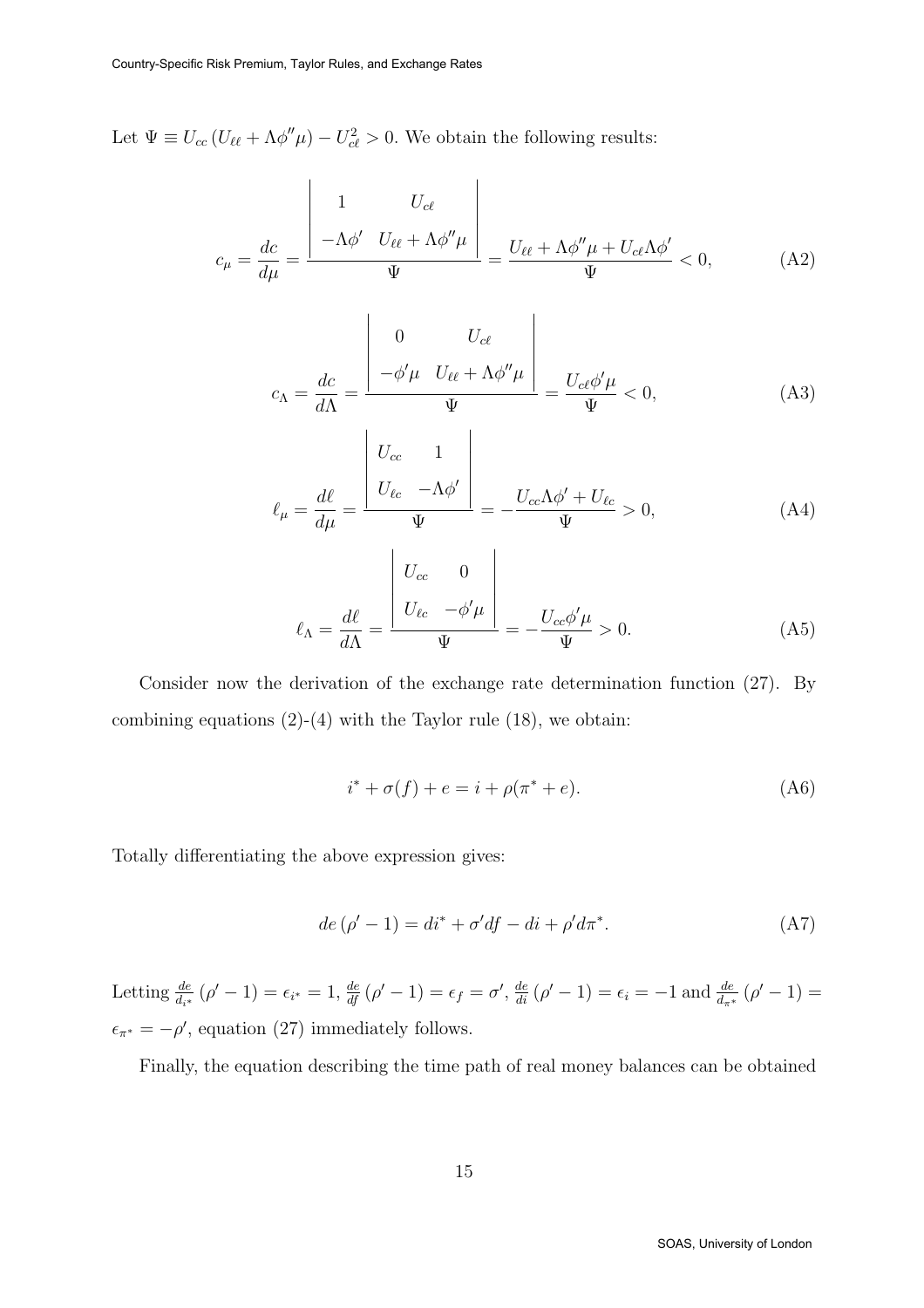,

by combining (10) with (11), given the Taylor rule (18):

$$
V'(m) = \mu (i + \rho(\pi^* + e)).
$$
 (A8)

Totally differentiating yields:

$$
V''dm = Rd\mu + \mu (di + \rho'd\pi^* + \rho'de), \qquad (A9)
$$

which, given  $(A7)$ , can be re-written as:

$$
dm = \frac{R}{V''}d\mu + \frac{1}{\rho' - 1} \frac{\rho' \sigma' df - di - \rho' d\pi^* + \rho' di^*}{V''} \mu.
$$
 (A10)

Letting  $\frac{dm}{d\mu} = m_{\mu} = \frac{R}{V''}, \frac{dm}{d_{i^*}}$  $\frac{dm}{d_{i^*}}(\rho'-1) = \eta_{i^*} = \frac{\rho'\mu}{V''}, \frac{dm}{df}(\rho'-1) = \eta_f = \frac{\rho'\sigma'\mu}{V''}, \frac{dm}{di}(\rho'-1) =$  $\eta_i = -\frac{\mu}{V''}$  and  $\frac{dm}{d_{\pi^*}}(\rho' - 1) = \eta_{\pi^*} = -\frac{\rho'\mu}{V''}$ , equation (26) immediately follows.

## Appendix B

Totally differentiate (28) and (29) and express the results in matrix notation:

$$
\left(\begin{array}{cc}0&\sigma'\\c_{\mu}(\overline{\mu},\Lambda)-\Lambda\phi'\ell_{\mu}(\overline{\mu},\Lambda)&\beta\end{array}\right)\left(\begin{array}{c}\displaystyle d\overline{\mu}\\d\overline{f}\end{array}\right)=\left(\begin{array}{ccc}1&0&0&1&-1\\-\overline{f}&\kappa&-1&0&0\end{array}\right)\left(\begin{array}{c}d\beta\\d\Lambda\\d g\\d\pi^{*}\\di^{*}\end{array}\right)
$$

where  $\kappa \equiv \phi(\ell(\overline{\mu}, \Lambda)) + \Lambda \phi' \ell_{\Lambda}(\overline{\mu}, \Lambda) - c_{\Lambda}(\overline{\mu}, \Lambda) > 0.$ 

Letting  $\Delta \equiv -\sigma' (c_\mu(\overline{\mu}, \Lambda) - \Lambda \phi' \ell_\mu(\overline{\mu}, \Lambda)) > 0$  we obtain the following set of deriva-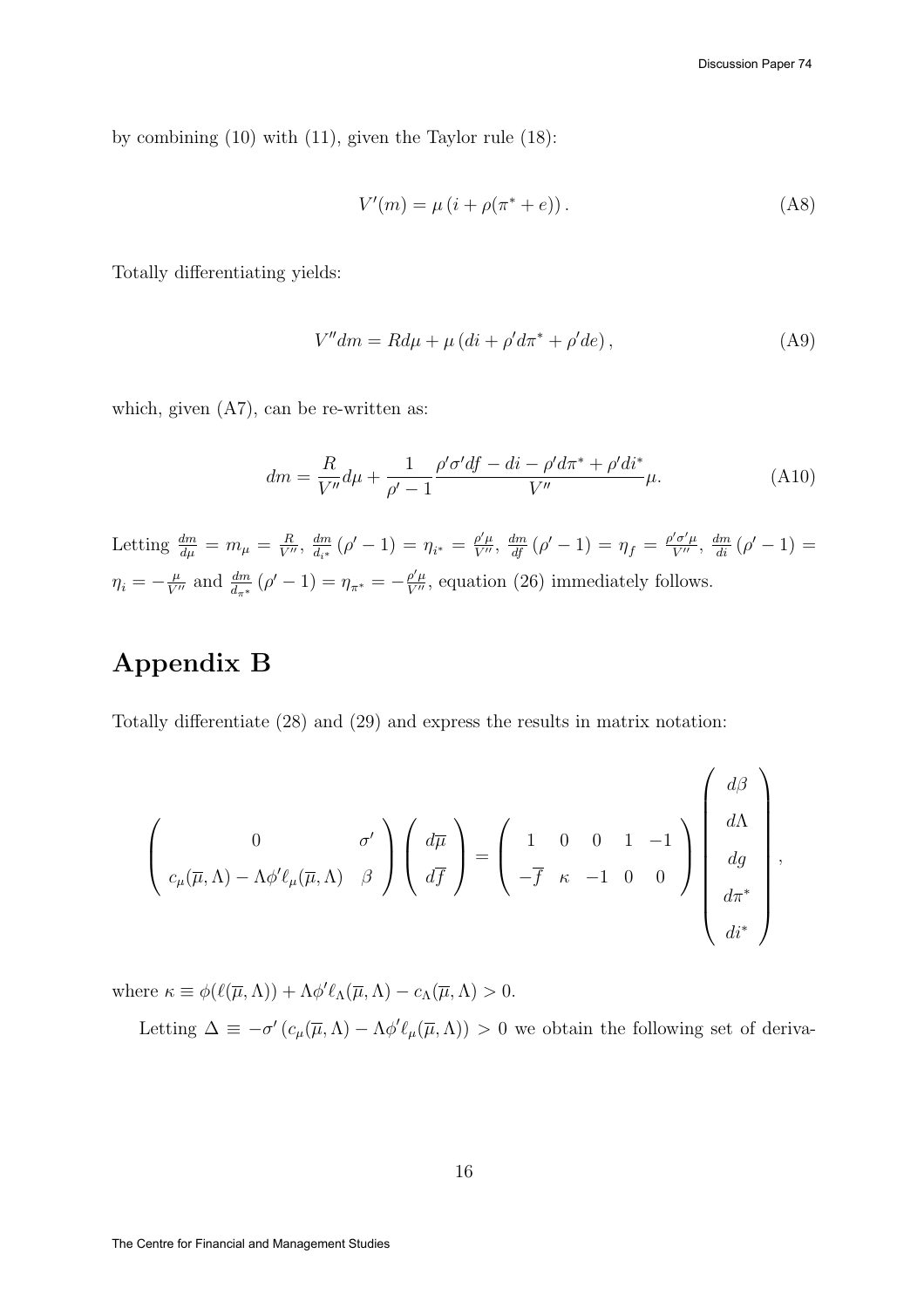tives:

$$
\frac{d\overline{\mu}}{d\beta} = \frac{\begin{vmatrix} 1 & \sigma' \\ -\overline{f} & \beta \end{vmatrix}}{\Delta} = \frac{\beta + \sigma'\overline{f}}{\Delta} > 0,
$$
\n(B1)

$$
\frac{d\overline{\mu}}{d\Lambda} = \frac{\begin{vmatrix} 0 & \sigma' \\ \kappa & -\beta \end{vmatrix}}{\Delta} = -\frac{\kappa \sigma'}{\Delta} < 0,\tag{B2}
$$

$$
\frac{d\overline{\mu}}{dg} = \frac{\begin{vmatrix} 0 & \sigma' \\ -1 & \beta \end{vmatrix}}{\Delta} = \frac{\sigma'}{\Delta} > 0,
$$
\n(B3)

$$
\frac{d\overline{\mu}}{d\pi^*} = \frac{\begin{vmatrix} 1 & \sigma' \\ 0 & \beta \end{vmatrix}}{\Delta} = \frac{\beta}{\Delta} > 0,
$$
\n(B4)

$$
\frac{d\overline{\mu}}{di^*} = \frac{\begin{vmatrix} -1 & \sigma' \\ 0 & \beta \end{vmatrix}}{\Delta} = -\frac{\beta}{\Delta} < 0,
$$
\n(B5)

$$
\frac{d\overline{f}}{d\beta} = \frac{\begin{vmatrix} 0 & 1\\ \frac{c_{\mu}(\overline{\mu}, \Lambda) - \Lambda \phi' \ell_{\mu}(\overline{\mu}, \Lambda) \end{vmatrix} - \overline{f}}{\Delta} = -\frac{c_{\mu}(\overline{\mu}, \Lambda) - \Lambda \phi' \ell_{\mu}(\overline{\mu}, \Lambda)}{\Delta} = \frac{1}{\sigma'} > 0, \quad (B6)
$$

$$
\frac{d\overline{f}}{d\Lambda} = \frac{\begin{vmatrix} 0 & 0 \\ c_{\mu}(\overline{\mu}, \Lambda) - \Lambda \phi' \ell_{\mu}(\overline{\mu}, \Lambda) & \kappa \end{vmatrix}}{\Delta} = 0, \tag{B7}
$$

$$
\frac{d\overline{f}}{dg} = \frac{\begin{vmatrix} 0 & 0 \\ c_{\mu}(\overline{\mu}, \Lambda) - \Lambda \phi' \ell_{\mu}(\overline{\mu}, \Lambda) & -1 \end{vmatrix}}{\Delta} = 0,
$$
\n(B8)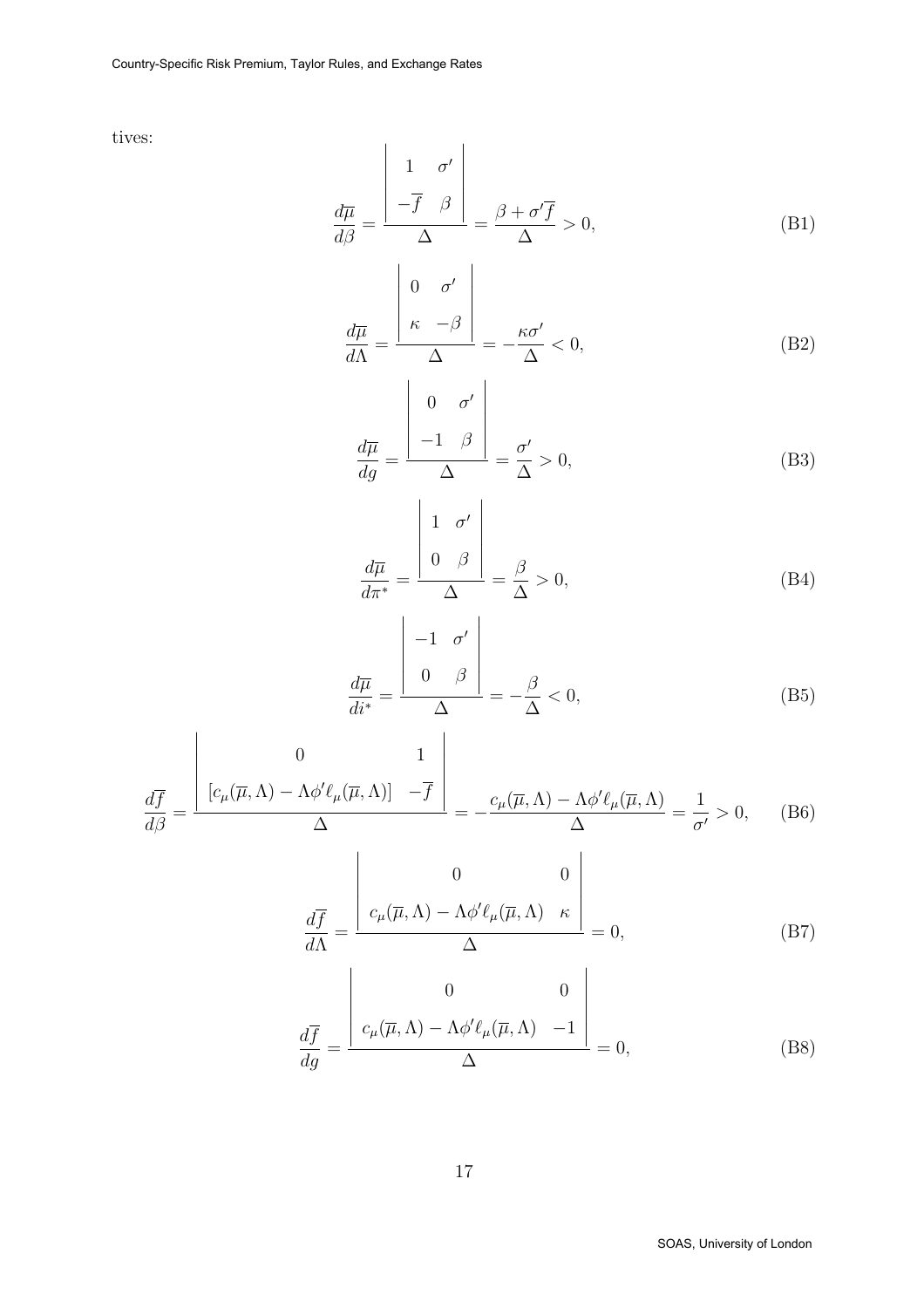$$
\frac{d\overline{f}}{d\pi^*} = \frac{\begin{vmatrix} 0 & 1 \\ c_{\mu}(\overline{\mu}, \Lambda) - \Lambda \phi' \ell_{\mu}(\overline{\mu}, \Lambda) & 0 \end{vmatrix}}{\Delta} = -\frac{c_{\mu}(\overline{\mu}, \Lambda) - \Lambda \phi' \ell_{\mu}(\overline{\mu}, \Lambda)}{\Delta} = \frac{1}{\sigma'} > 0, \quad (B9)
$$

$$
\frac{d\overline{f}}{di^*} = \frac{\begin{vmatrix} 0 & -1 \\ c_{\mu}(\overline{\mu}, \Lambda) - \Lambda \phi' \ell_{\mu}(\overline{\mu}, \Lambda) & 0 \end{vmatrix}}{\Delta} = \frac{c_{\mu}(\overline{\mu}, \Lambda) - \Lambda \phi' \ell_{\mu}(\overline{\mu}, \Lambda)}{\Delta} = -\frac{1}{\sigma'} < 0. \quad (B10)
$$

Given the above results and using  $(23)-(27)$ , one obtains the long-run effects on consumption, labor inputs, income, real money balances and exchange rates. This shows results reported in Tables 1 and 2.

## Appendix C

Focusing on the stable path, the solutions for  $\mu$ , f, c,  $\ell$ , y, m and e are of the following form:

$$
\mu = \overline{\mu} - \frac{\sigma'\overline{\mu}}{\lambda} \left(f_0 - \overline{f}\right) e^{\lambda t},\tag{C1}
$$

$$
f = \overline{f} + (f_0 - \overline{f}) e^{\lambda t}, \tag{C2}
$$

$$
c = \overline{c} + c_{\mu}(\mu - \overline{\mu}), \tag{C3}
$$

$$
\ell = \overline{\ell} + \ell_{\mu}(\mu - \overline{\mu}), \tag{C4}
$$

$$
y = \overline{y} + \phi' \ell_{\mu} (\mu - \overline{\mu}), \tag{C5}
$$

$$
m = \overline{m} + m_{\mu}(\mu - \overline{\mu}) + \frac{1}{\rho' - 1} \eta_f \left( f - \overline{f} \right), \tag{C6}
$$

$$
e = \overline{e} + \frac{1}{\rho' - 1} \epsilon_f \left( f - \overline{f} \right), \tag{C7}
$$

where  $\lambda < 0$  is the stable eigenvalue and  $f_0$  is the initial condition on foreign debt.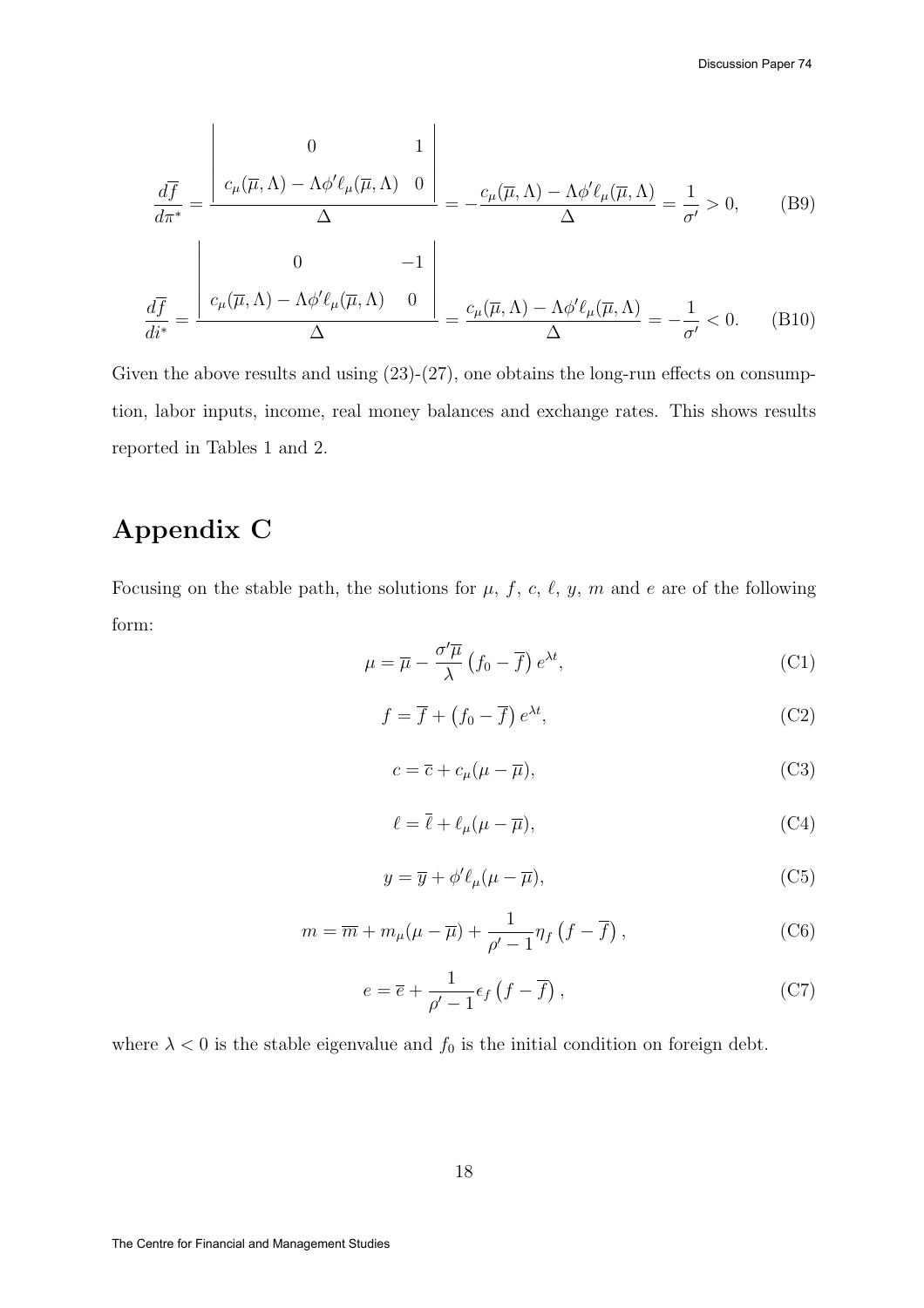# Appendix D

At time  $t = 0$ , differentiating (C1)-(C7) with respect to some arbitrary variable, say x, yields:

$$
\frac{d\mu\left(0\right)^{+}}{dx} = \frac{d\overline{\mu}}{dx} + \frac{\sigma'\overline{\mu}}{\lambda}\frac{d\overline{f}}{dx},\tag{D1}
$$

$$
\frac{df(0)^{+}}{dx} = 0,\tag{D2}
$$

$$
\frac{dc\left(0\right)^{+}}{dx} = \frac{d\overline{c}}{dx} + c_{\mu}\left(\frac{d\mu\left(0\right)}{dx} - \frac{d\overline{\mu}}{dx}\right),\tag{D3}
$$

$$
\frac{d\ell\left(0\right)^{+}}{dx} = \frac{d\overline{\ell}}{dx} + \ell_{\mu} \left(\frac{d\mu\left(0\right)}{dx} - \frac{d\overline{\mu}}{dx}\right),\tag{D4}
$$

$$
\frac{dy\left(0\right)^{+}}{dx} = \frac{d\overline{y}}{dx} + \phi'\ell_{\mu}\left(\frac{d\mu\left(0\right)}{dx} - \frac{d\overline{\mu}}{dx}\right),\tag{D5}
$$

$$
\frac{dm\left(0\right)^{+}}{dx} = \frac{d\overline{m}}{dx} + m_{\mu}\left(\frac{d\mu\left(0\right)}{dx} - \frac{d\overline{\mu}}{dx}\right) - \frac{1}{\rho' - 1}\eta_{f}\frac{d\overline{f}}{dx},\tag{D6}
$$

$$
\frac{de\left(0\right)^{+}}{dx} = \frac{d\overline{e}}{dx} - \frac{\sigma'}{\rho' - 1}\frac{d\overline{f}}{dx}.
$$
\n(D7)

From the above relationships for  $x = i, \beta, \Lambda, g, i, \pi^*$ , using the results reported in Tables 1 and 2, one can easily obtain the impact effects of Tables 3 and 4.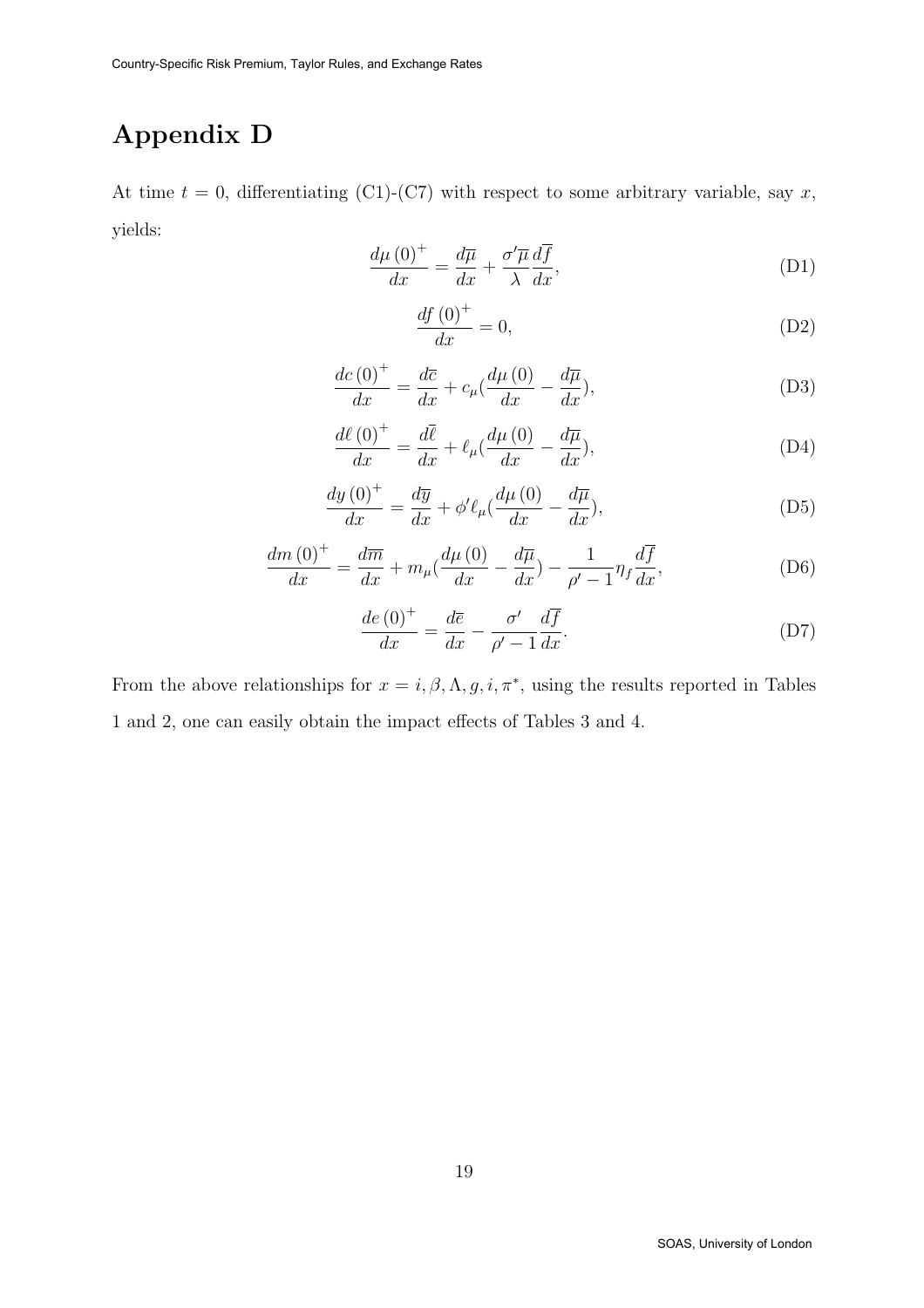|                  |                                            | $\beta$                                                                                                                                                | Λ                                                                                                                                                        | $\mathfrak{g}$                              |
|------------------|--------------------------------------------|--------------------------------------------------------------------------------------------------------------------------------------------------------|----------------------------------------------------------------------------------------------------------------------------------------------------------|---------------------------------------------|
| $\overline{\mu}$ | $\theta$                                   | $\frac{\beta+\sigma'\overline{f}}{\Delta}>0$                                                                                                           | $-\frac{\left[\phi(\overline{\ell})+\Lambda\phi'\ell_{\Lambda}-c_{\Lambda}\right]\sigma'}{\Delta}<0$                                                     | $\frac{\sigma'}{\Delta} > 0$                |
|                  | $\Omega$                                   | $\frac{1}{\sigma'} > 0$                                                                                                                                | 0                                                                                                                                                        | $\theta$                                    |
| $\overline{c}$   |                                            | $c_{\mu} \frac{\beta + \sigma' \overline{f}}{\Delta} < 0$                                                                                              | $c_{\Lambda}-\frac{[\phi(\overline{\ell})+\Lambda\phi'\ell_{\Lambda}-c_{\Lambda}]\sigma'c_{\mu}}{\Delta}>0$                                              | $\frac{\sigma' c_\mu}{\Delta} < 0$          |
|                  | $\Omega$                                   | $\ell_{\mu} \frac{\beta + \sigma' \overline{f}}{\Delta} > 0$                                                                                           | $\ell_{\Lambda}-\frac{[\phi(\overline{\ell})+\Lambda\phi'\ell_{\Lambda}-c_{\Lambda}]\sigma'\ell\mu}{\Lambda}\leq 0$                                      | $\frac{\sigma'\ell_\mu}{\Lambda} > 0$       |
| $\overline{y}$   | $\theta$                                   | $\phi' \ell_\mu \frac{\beta + \sigma' \overline{f}}{\Delta} > 0$                                                                                       | $\phi' \ell_{\Lambda} - \frac{\left[\phi(\overline{\ell}) + \Lambda \phi' \ell_{\Lambda} - c_{\Lambda}\right] \sigma' \phi' \ell_{\mu}}{\Lambda} \leq 0$ | $\frac{\sigma' \phi' \ell_\mu}{\Delta} > 0$ |
| $\overline{m}$   |                                            | $-\tfrac{\mu}{V''}\tfrac{1}{\rho'-1}\gtrless 0 \quad \tfrac{R}{V''}\tfrac{\beta+\sigma'\overline{f}}{\Delta}+\tfrac{\mu}{V''(\rho'-1)}\rho'\lessgtr 0$ | $-\frac{\left[\phi(\overline{\ell})+\Lambda\phi'\ell_{\Lambda}-c_{\Lambda}\right]\sigma'}{\Lambda}\frac{R}{V''}>0$                                       | $\frac{\sigma'}{\Delta} \frac{R}{V''} < 0$  |
|                  | $\overline{e}$ $-\frac{1}{\rho'-1} \leq 0$ | $\frac{1}{\rho'-1}\geqslant 0$                                                                                                                         | $\theta$                                                                                                                                                 | $\theta$                                    |

Table 1: Steady-State Effects of Changes in Domestic Variables

Table 2: Steady-State Effects of Changes in Foreign Variables

|                   | $\pi^*$                                   | $i^*$                                  |
|-------------------|-------------------------------------------|----------------------------------------|
| $\overline{\mu}$  | $\frac{\beta}{\Delta} > 0$                | $-\frac{\beta}{\Delta} < 0$            |
| $\overline{f}$    | $\frac{1}{\sigma'} > 0$                   | $-\frac{1}{\sigma'} < 0$               |
| $\overline{c}$    | $-c_{\mu}\frac{\beta}{\Delta}<0$          | $c_{\mu} \frac{\beta}{\Lambda} > 0$    |
| $\overline{\ell}$ | $-\ell_{\mu}\frac{\beta}{\Delta} > 0$     | $\ell_{\mu} \frac{\beta}{\Delta} < 0$  |
| $\overline{y}$    | $-\phi'\ell_\mu\frac{\beta}{\Lambda} > 0$ | $\phi'\ell_\mu\frac{\beta}{\Delta}<0$  |
| $\overline{m}$    | $\frac{R}{V''} \frac{\beta}{\Delta} < 0$  | $-\frac{R}{V''}\frac{\beta}{\Delta}>0$ |
| $\overline{e}$    | $-1$                                      | $\left( \right)$                       |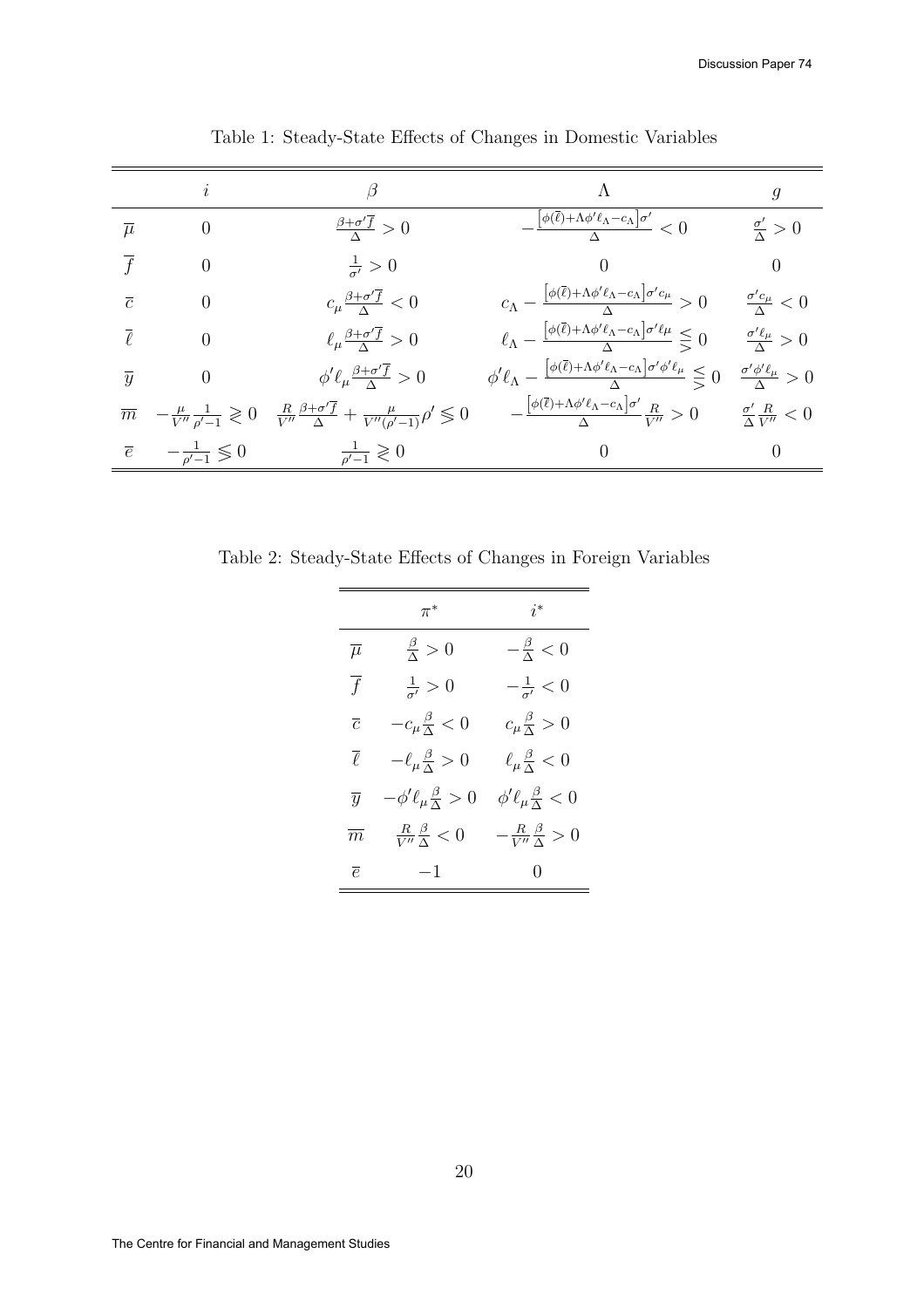|               | $\dot{i}$                                            |                                                                                                                  | $\Lambda$                                                                                                                                           | 9                                 |
|---------------|------------------------------------------------------|------------------------------------------------------------------------------------------------------------------|-----------------------------------------------------------------------------------------------------------------------------------------------------|-----------------------------------|
| $\mu(0)^{+}$  | $\theta$                                             | $\frac{d\overline{\mu}}{d\beta}-\frac{\overline{\mu}}{\lambda_1}>0$                                              | $\frac{d\overline{\mu}}{d\Lambda}<0$                                                                                                                | $\frac{d\overline{\mu}}{da} > 0$  |
| $c(0)^{+}$    | $\theta$                                             | $\frac{d\overline{c}}{d\beta}-c_{\mu}\frac{\overline{\mu}}{\lambda_1}<0$                                         | $\frac{d\bar{c}}{d\Lambda}\geq 0$                                                                                                                   | $\frac{d\overline{c}}{da} < 0$    |
| $\ell(0)^{+}$ | $\theta$                                             | $\frac{d\bar{\ell}}{d\beta}-\frac{\bar{\mu}}{\lambda_1}\ell_{\mu}>0$                                             | $\frac{d\overline{\ell}}{d\Lambda} \leq 0$                                                                                                          | $\frac{d\overline{\ell}}{dq} > 0$ |
| $y(0)^{+}$    |                                                      | $\frac{d\overline{y}}{d\beta}-\frac{\overline{\mu}}{\lambda_1}\phi'\ell_\mu>0$                                   | $\frac{d\overline{y}}{d\Lambda} \leq 0$                                                                                                             | $\frac{d\overline{y}}{dg} > 0$    |
|               | $m(0)^{+}$ $-\frac{\mu}{V''}\frac{1}{\rho'-1}\geq 0$ | $\frac{R}{V''} \frac{\beta + \sigma' \overline{f}}{\Delta} - \frac{R}{V''} \frac{\overline{\mu}}{\lambda_1} < 0$ | $-\frac{\left[\phi(\bar{\ell})+\phi'\ell_{\Lambda}-c_{\Lambda}\right]\sigma'}{\Lambda}\frac{R}{V''}>0 \quad \frac{\sigma'}{\Lambda}\frac{R}{V''}<0$ |                                   |
| $e(0)^+$      | $-\frac{1}{\rho'-1}\leqslant 0$                      | $\theta$                                                                                                         | $\left( \right)$                                                                                                                                    | 0                                 |

Table 3: Impact Effects of Changes in Domestic Variables

Table 4: Impact Effects of Changes in Foreign Variables

|               | $\pi^*$                                                                              | $i^*$                                                                                                                                                                                                                                                                   |
|---------------|--------------------------------------------------------------------------------------|-------------------------------------------------------------------------------------------------------------------------------------------------------------------------------------------------------------------------------------------------------------------------|
| $\mu(0)^{+}$  | $\frac{d\overline{\mu}}{d\pi^*} - \frac{\overline{\mu}}{\lambda_1} > 0$              | $\frac{d\overline{\mu}}{di^*} + \frac{\overline{\mu}}{\lambda_1} < 0$                                                                                                                                                                                                   |
| $c(0)^{+}$    | $\frac{d\overline{c}}{d\pi^*}-c_\mu\frac{\overline{\mu}}{\lambda_1}<0$               | $\frac{d\overline{c}}{di^*} + c_\mu \frac{\overline{\mu}}{\lambda_1} > 0$                                                                                                                                                                                               |
| $\ell(0)^{+}$ | $\frac{d\ell}{d\pi^*}-\ell_\mu\frac{\overline{\mu}}{\lambda_1}>0$                    | $\frac{d\ell}{di^*}+\ell_\mu\frac{\overline{\mu}}{\lambda_1}<0$                                                                                                                                                                                                         |
| $y(0)^{+}$    | $\frac{d\overline{y}}{d\pi^*} - \phi' \ell_\mu \frac{\overline{\mu}}{\lambda_1} > 0$ | $\frac{d\overline{y}}{di^*} + \phi' \ell_\mu \frac{\overline{\mu}}{\lambda_1} < 0$                                                                                                                                                                                      |
|               |                                                                                      | $m(0)^+$ $\frac{1}{V''}\left(\frac{\beta R}{\Delta}-\frac{R\overline{\mu}}{\lambda_1}-\frac{\rho'\overline{\mu}}{\rho'-1}\right)\geq 0$ $\frac{1}{V''}\left(-\frac{\beta R}{\Delta}+\frac{R\overline{\mu}}{\lambda_1}+\frac{\rho'\overline{\mu}}{\rho'-1}\right)\leq 0$ |
| $e(0)^{+}$    | $-\frac{1}{\rho'-1}\rho'\lessgtr 0$                                                  | $\frac{1}{\rho'-1}\geqslant 0$                                                                                                                                                                                                                                          |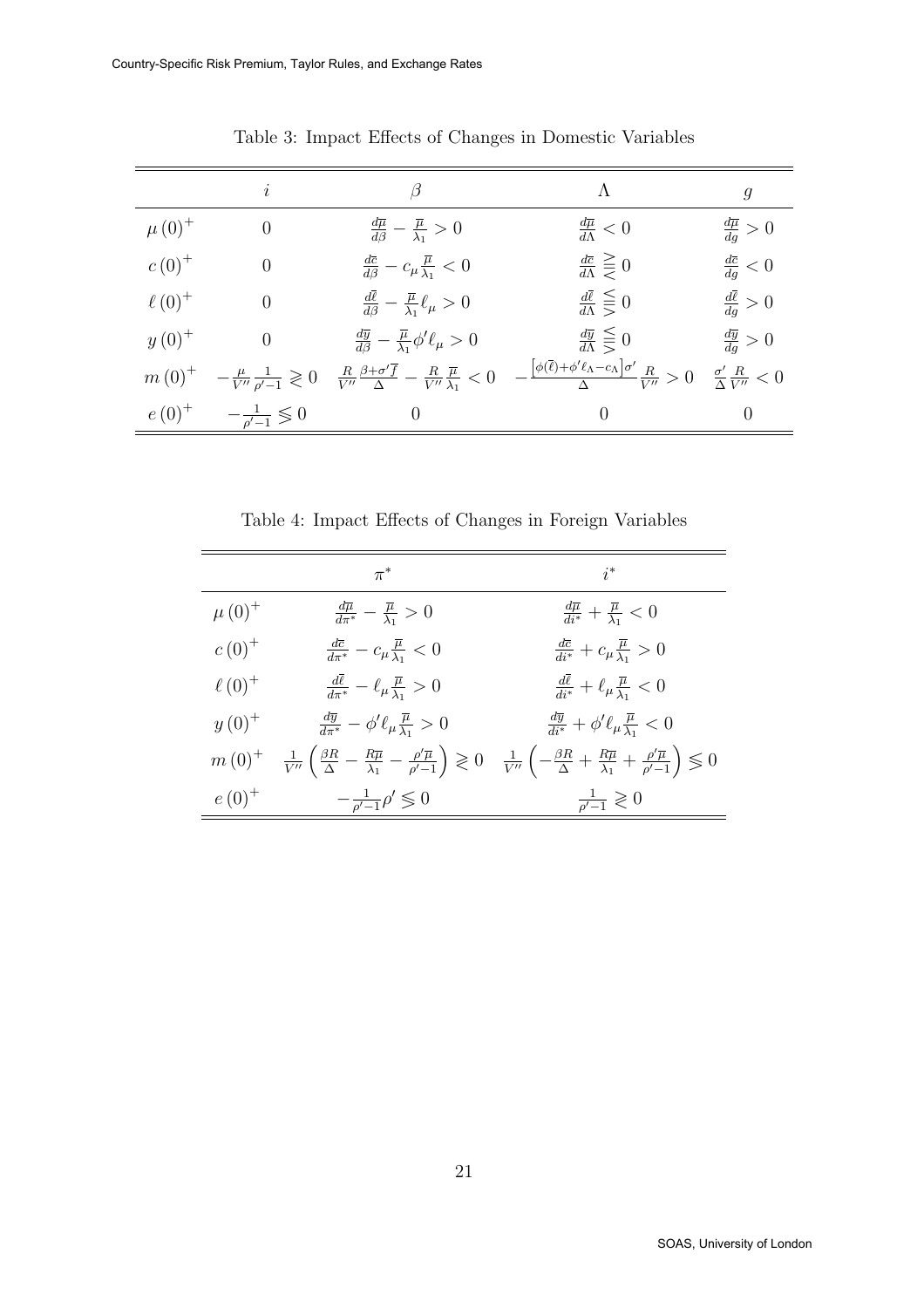

Figure 1: Exchange Rate Dynamics under Active Monetary Policy,  $\rho' > 1$